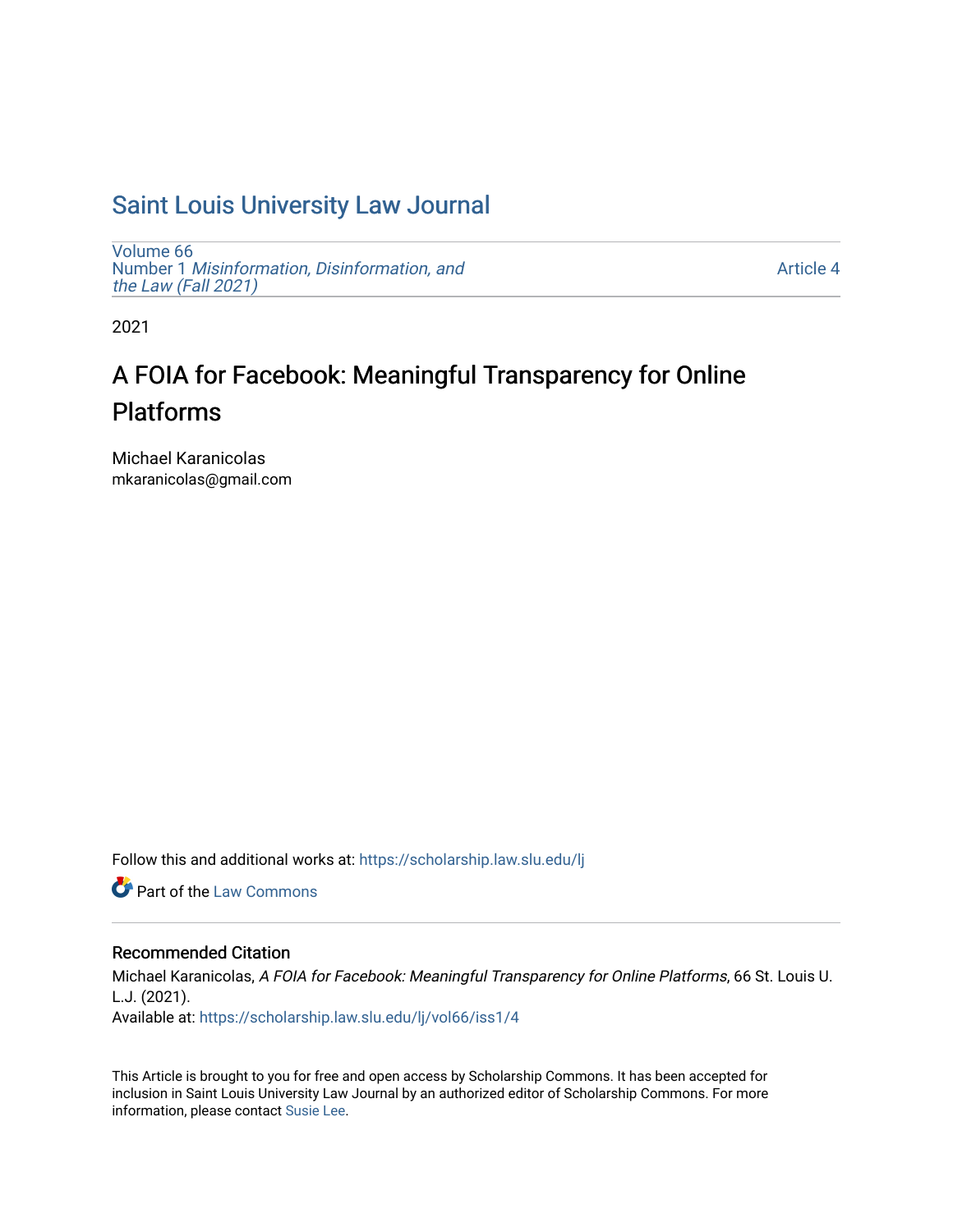## **A FOIA FOR FACEBOOK: MEANINGFUL TRANSPARENCY FOR ONLINE PLATFORMS**

## MICHAEL KARANICOLAS[\\*](#page-1-0)

## ABSTRACT

*Transparency has become the watchword solution for a range of social challenges, including related to content moderation and platform power. Obtaining accurate information about how platforms operate is a gatekeeping problem, which is essential to meaningful accountability and engagement with these new power structures. However, different stakeholders have vastly different ideas of what robust transparency should look like, depending on their area of focus. The platforms, for their part, have their own understanding of transparency, which is influenced by a natural drive to manage public perceptions.*

*This paper argues for a model of platform transparency based on better practice standards from global freedom of information or right to information systems. The paper argues that moves by platforms to assume responsibility over the truth or falsity of the content they host and amplify justifies a shift in how we understand their obligations of transparency and accountability, away from traditional self-reporting structures and towards a quasi-governmental standard where data is "open by default." This change in posture includes creating a mechanism to process information requests from the public, to accommodate the diverse needs of different stakeholders. The paper also suggests establishing a specialized quasi-independent entity (a "Facebook Transparency Board") which could play a role analogous to an information commission, including overseeing disclosure decisions and acting as a broader champion of organizational transparency. Although these changes represent a significant conceptual shift, they are not entirely unprecedented among private sector entities whose role includes a significant public function, and the paper notes a number of examples, such as the Internet Corporation for Assigned* 

<span id="page-1-0"></span><sup>\*</sup> Drafted by Michael Karanicolas, Executive Director, UCLA Institute for Technology, Law & Policy. Thanks to John Villasenor, Caroline Mala Corbin, Christina Koningisor, Israel Balderas, Eric Freedman, Thomas Streinz, Sarah Haan, Thomas Kadri, Niklas Eder, Jisu Kim, Francesca Procaccini, Nikolas Guggenberger, Przemyslaw Palka, Artur Pericles Lima Monteiro, Carlos Liguori, Maren Woebbeking, Christoph Busch, Pauline Trouillard, Daniel Maggen, Adam Posluns, Rafael Bezerra Nunes, Alicia Solow-Niederman, and Leah Ferentinos for their helpful feedback and commentary.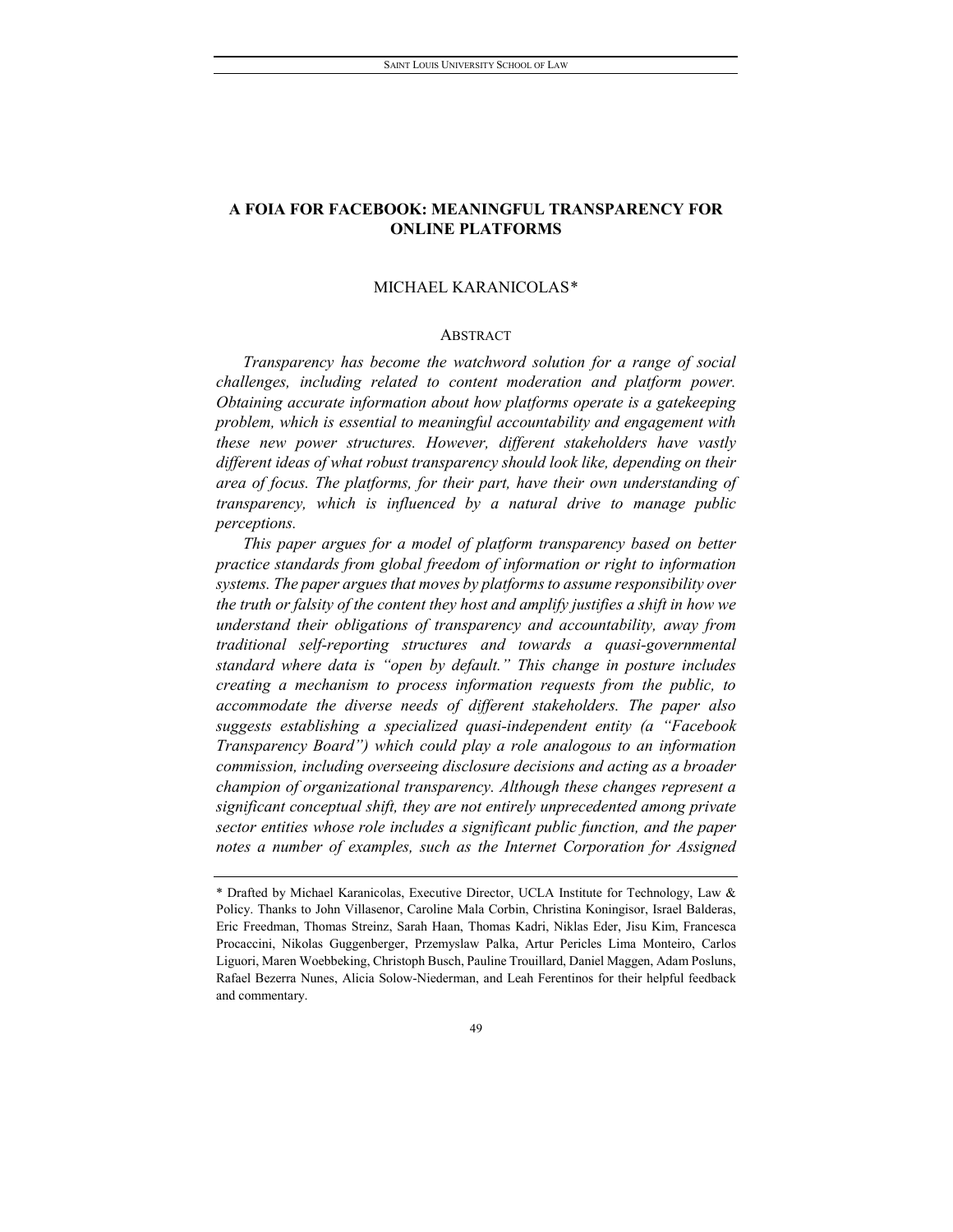*Names and Numbers' Documentary Information Disclosure Policy, which could serve as a model for the platforms to follow.*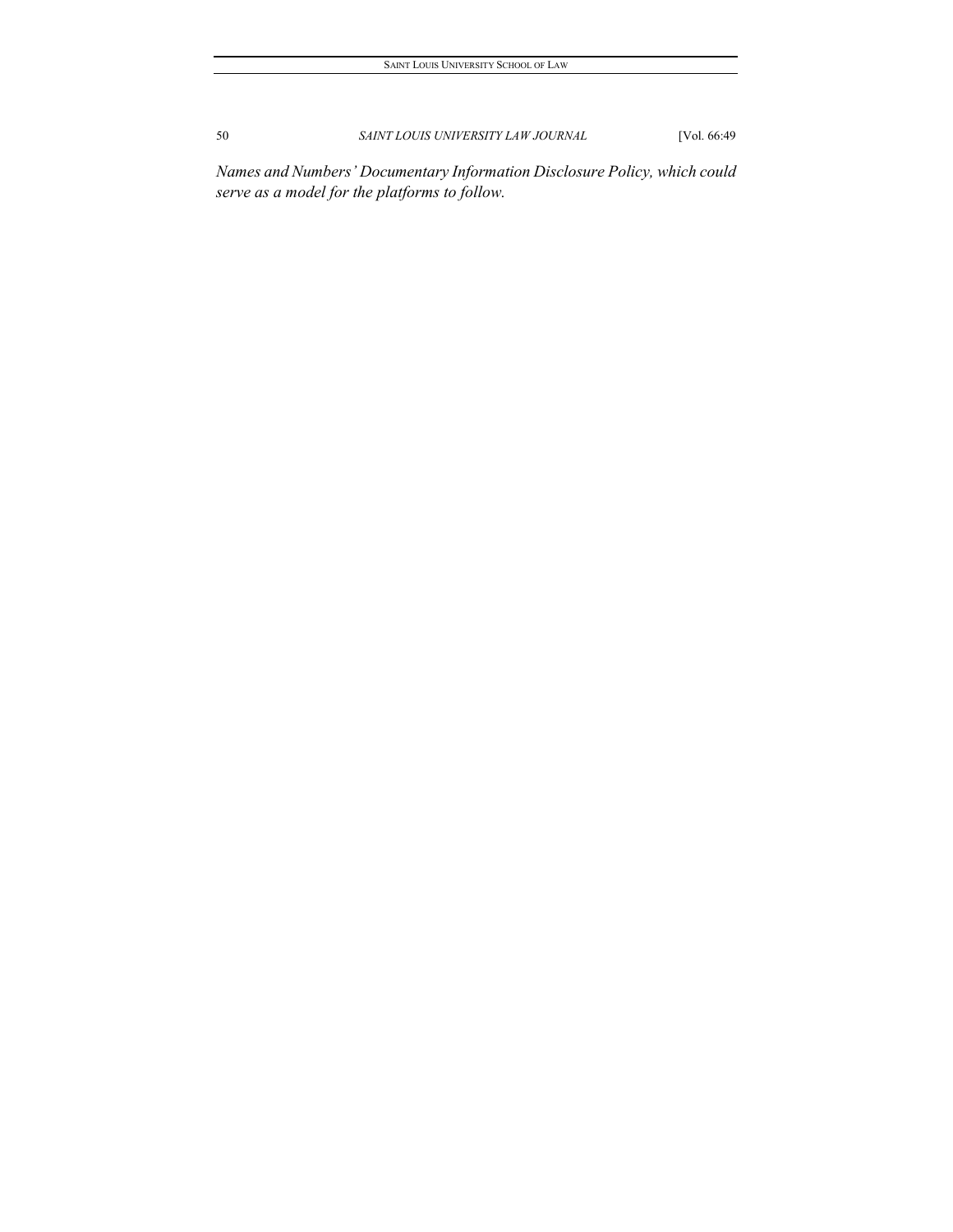#### **INTRODUCTION**

These days, everyone seems to be a fan of transparency. Politicians of every political stripe are keen to preach their belief in it,<sup>[1](#page-3-0)</sup> regardless of whether the rhetoric matches their actual record.<sup>[2](#page-3-1)</sup> From marketing,<sup>[3](#page-3-2)</sup> to healthcare,<sup>[4](#page-3-3)</sup> to journalism,<sup>[5](#page-3-4)</sup> transparency has become a buzzword for solving just about every problem. Calls for transparency are a ubiquitous feature of debates around content moderation.<sup>[6](#page-3-5)</sup> For their part, the major platforms at the center of these conversations have been keen to tout their own belief in the benefits of transparency, and the unprecedented investments they are making toward this goal.[7](#page-3-6) It's a curious thing: if everyone is so committed to transparency, why do people keep complaining about a lack of transparency?[8](#page-3-7)

<span id="page-3-0"></span><sup>1</sup>*. See, e.g., Trump: I'm the most transparent president' in history,* POLITICO (May 22, 2019), https://www.politico.com/video/2019/05/22/trump-im-the-most-transparent-president-in-history-068163; Stephen Harper, Can. Prime Minister, Address to Caucus on Parliament Hill in Ottawa (May 21, 2013) (transcript available at https://www.theglobeandmail.com/news/politics/full-textof-harpers-speech-on-senate-expenses-scandal/article12035932/) ("Canada now has one of the most accountable and transparent systems of governance in the entire world and this is something Canadians are rightly proud of.").

<span id="page-3-1"></span><sup>2.</sup> Annie Karni, *Meet the guys who tape Trump's papers back together,* POLITICO (June 10, 2018), https://www.politico.com/story/2018/06/10/trump-papers-filing-system-635164; Canadian Press, *Info czar warns against government's new obstructive tactics,* CBC NEWS (Sept. 27, 2013), https://www.cbc.ca/news/politics/info-czar-warns-against-government-s-new-obstructive-tactics-1.1870656.

<span id="page-3-2"></span><sup>3.</sup> Blake Morgan, *Why Transparency In Marketing Is Key For the Customer Experience,* FORBES (Sept. 8, 2015), https://www.forbes.com/sites/blakemorgan/2015/09/08/why-transparen cy-in-marketing-is-key-for-the-customer-experience/?sh=16fc49af61b9.

<span id="page-3-3"></span><sup>4.</sup> Soroush Saghafian & Wallace J. Hopp, *The Role of Quality Transparency in Health Care: Challenges and Potential Solutions,* NAT'L ACAD. OF MED. (Nov. 18, 2019), https://nam.edu/therole-of-quality-transparency-in-health-care-challenges-and-potential-solutions/.

<span id="page-3-4"></span><sup>5.</sup> Eddie Scarry, *'Transparency' in journalism doesn't exist, but it could,* WASH. EXAM'R (Sept. 10, 2019), https://www.washingtonexaminer.com/opinion/transparency-in-journalismdoesnt-exist-but-it-could.

<span id="page-3-5"></span><sup>6</sup>*. See, e.g.,* John Bowden, *Biden hits social media firms over lack of transparency,* THE HILL (Dec. 5, 2017), https://thehill.com/policy/international/363299-biden-hits-social-media-firms-over -lack-of-transparency; Kate Connolly, *Angela Merkel: internet search engines are 'distorting perception',* THE GUARDIAN (Oct. 27, 2016), https://www.theguardian.com/world/2016/oct/27/ angela-merkel-internet-search-engines-are-distorting-our-perception.

<span id="page-3-6"></span><sup>7.</sup> Mark Zuckerberg, *Starting today, we're officially creating a new standard of transparency for online political ads,* FACEBOOK (May 24, 2018), https://www.facebook.com/zuck/posts/ starting-today-were-officially-creating-a-new-standard-of-transparency-for-onlin/101049729030 79161/; Daniel Howley, *Twitter CEO Jack Dorsey: 'We can do more to provide algorithmic transparency',* YAHOO! (Mar. 24, 2021), https://www.yahoo.com/entertainment/twitter-ceo-jackdorsey-we-can-do-more-to-provide-algorithmic-transparency-190416046.html.

<span id="page-3-7"></span><sup>8.</sup> Chris Mills Rodrigo, *Facebook Oversight Board director knocks lack of transparency in Trump ban*, THE HILL (May 5, 2021), https://thehill.com/policy/technology/551959-facebookoversight-board-director-knocks-lack-of-transparency-in-trump-ban.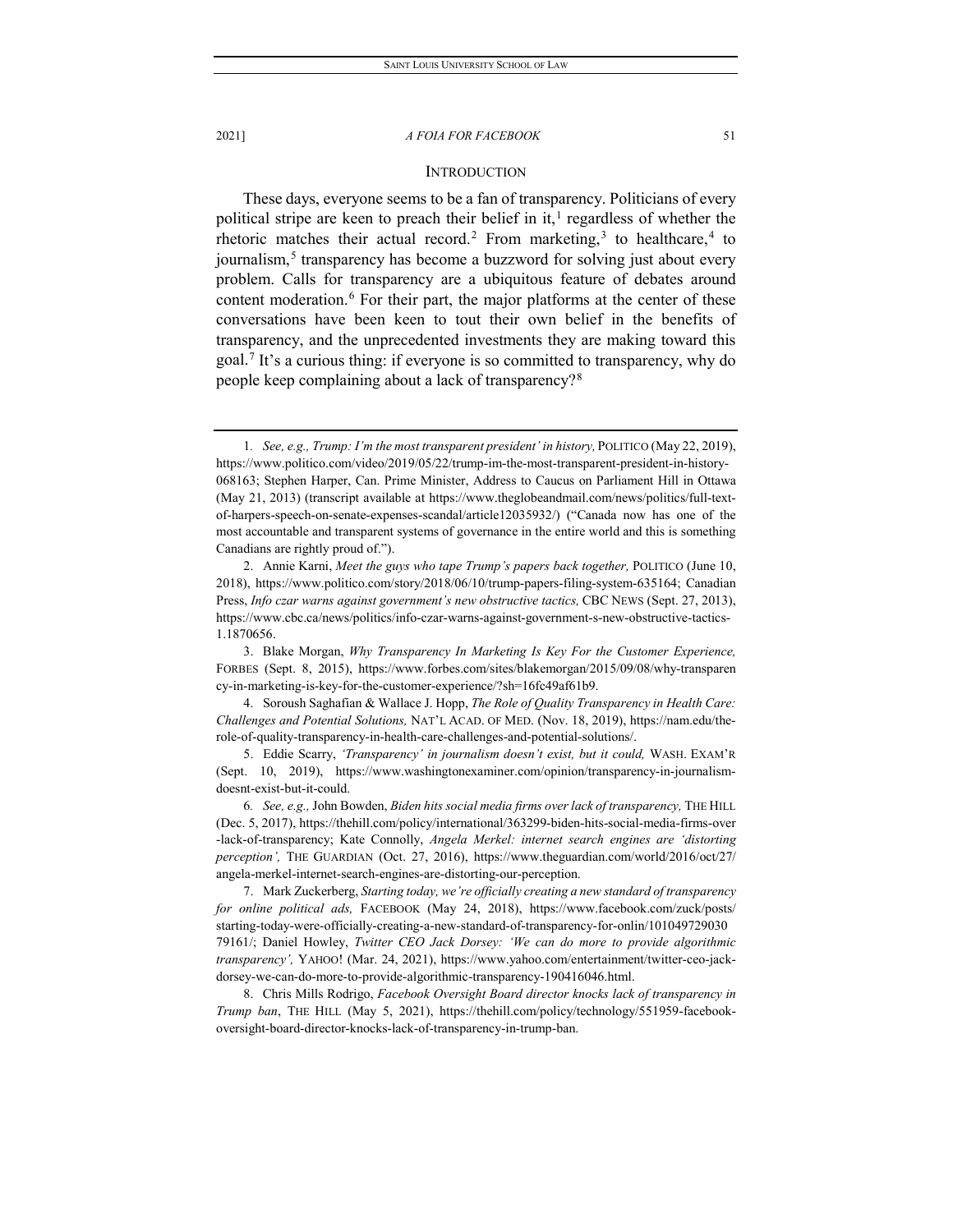"Transparency," as it turns out, is a pretty flexible concept, which means different things to different people, and which can be twisted in any number of directions.<sup>9</sup> For anti-corruption watchdogs, transparency means being able to trace flows of cash, particularly when they involve people in positions of power.<sup>[10](#page-4-1)</sup> For authoritarians, transparency can mean being able to monitor the activities of their political opponents, including those trying to expose corruption.<sup>[11](#page-4-2)</sup> Both definitions have an internal logic to them, though they are rooted in diametrically opposed value structures.

Debates around transparency in the content moderation space have been ongoing for years.<sup>[12](#page-4-3)</sup> However, they gained new prominence over the course of 2020, as the Covid-19 pandemic, along with conflict accompanying the 2020 U.S. election, finally broke a long-running impasse over the role of platforms in the public discourse, and, in particular, the companies' responsibility to vet the truth or falsity of the content they host and amplify.<sup>[13](#page-4-4)</sup>

This Article considers the implications flowing from platforms' pivot towards stronger intervention against misinformation, and argues for a shift in how we understand their obligations of transparency and accountability, away from traditional self-reporting structures and towards a quasi-governmental standard where data is "open by default."[14](#page-4-5) In particular, the Article calls for transparency structures that are modeled on freedom of information legislation (otherwise known as the right to information), such that the platforms would operate under a presumption that information should be open and accessible to the public, subject to narrowly constructed exceptions to protect legitimate interests.[15](#page-4-6)

<span id="page-4-0"></span><sup>9</sup>*. Transparency in Historical Perspective*, *in* TRANSPARENCY: THE KEY TO BETTER GOVERNANCE? 3, 4 (Christopher Hood & David Heald eds., 2006); Tarleton Gillespie, CUSTODIANS OF THE INTERNET: PLATFORMS, CONTENT MODERATION, AND THE HIDDEN DECISIONS THAT SHAPE SOCIAL MEDIA 212 (Yale University Press ed. 2018).

<span id="page-4-1"></span><sup>10</sup>*. See, e.g., Access Info Europe and OCCRP Call for Open Company Registers in Europe,* ORGANIZED CRIME & CORRUPTION REPORTING PROJECT (Apr. 7, 2016), https://www.occrp.org/ en/daily/5118-access-info-europe-and-occrp-call-for-open-company-registers-in-europe.

<span id="page-4-2"></span><sup>11.</sup> Cassie Maas, *Top EU court rules against Hungary NGO transparency law,* JURIST (June 19, 2020), https://www.jurist.org/news/2020/06/top-eu-court-rules-against-hungary-ngo-transpar ency-law/.

<span id="page-4-3"></span><sup>12</sup>*. See, e.g.,* Michael Karanicolas, *Stand Up for Digital Rights! Recommendations for Responsible Tech*, CTR. FOR LAW & DEMOCRACY, June 15, 2016, at 85–96.

<span id="page-4-4"></span><sup>13.</sup> Evelyn Douek, *The Year That Changed the Internet,* THE ATLANTIC (Dec. 28, 2020), https://www.theatlantic.com/ideas/archive/2020/12/how-2020-forced-facebook-and-twitter-step/6 17493/.

<span id="page-4-5"></span><sup>14</sup>*. See, e.g*., OPEN BY DEFAULT AND MODERN, EASY TO USE FORMATS*,* GOV'T OF CAN. (2016), https://open.canada.ca/en/content/open-default-and-modern-easy-use-formats.

<span id="page-4-6"></span><sup>15.</sup> Centre for Law & Democracy & Int'l Media Support [IMS], *Freedom of Expression Briefing Note Series*, at 30–46 (July 2014), https://www.mediasupport.org/wp-content/uploads/ 2015/02/foe-briefingnotes-ims-cld.pdf.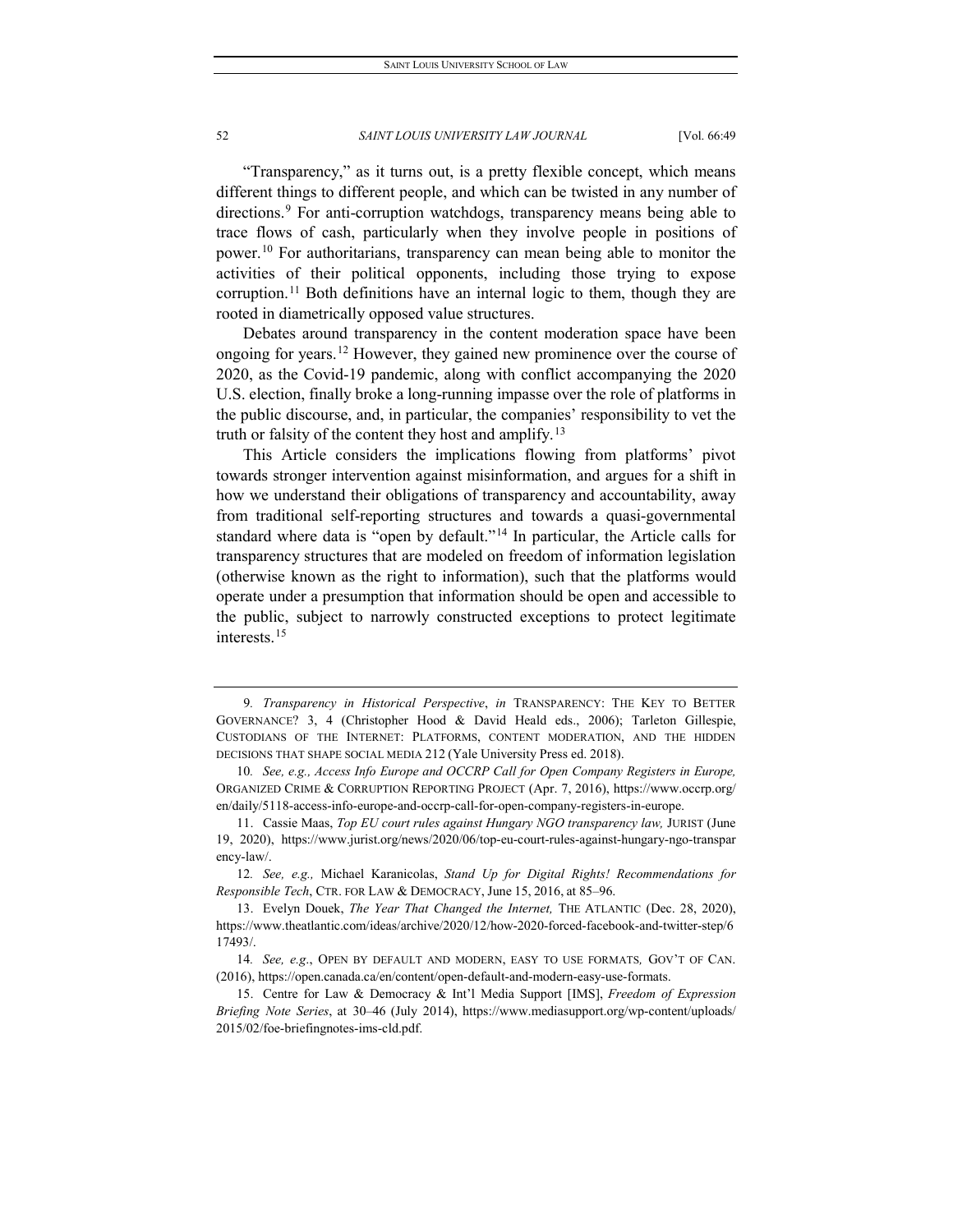Part I of this Article proceeds by tracing the platforms' evolution from a relatively hands-off approach to the current posture as de facto stewards of the global public discourse. Part II considers the implications of this shift, and the failure of traditional transparency models, to argue that the platforms' role carrying out an essentially public function of managing the public discourse, combined with the collective interest in robust public oversight, justifies a quasigovernmental standard of transparency for their content moderation operations. Part III discusses freedom of information and right to information rules, and introduces a model for applying these standards to private sector platforms. Part IV concludes.

## I. GUN-SHY AUTOCRATS

Barely a decade ago, Google made news for refusing to remove obscene webpages from the results of search queries for Republican politician Rick Santorum, claiming that such a direct intervention would be antithetical to their role as a conduit for third-party content.<sup>[16](#page-5-0)</sup> The company insisted that the material they hosted was merely "a reflection of the content and information that is available on the web," and that such direct action would be inappropriate, except where the content at issue was plainly illegal.<sup>[17](#page-5-1)</sup>

Today, such a laissez-faire approach would be unthinkable, as tech platforms have shifted from "the free speech wing of the free speech party"[18](#page-5-2) to a much more nuanced understanding of their role and responsibilities with respect to the content they host.<sup>[19](#page-5-3)</sup> However, even as platforms have demonstrated a reasonable willingness to combat child-sexual abuse material

<span id="page-5-0"></span><sup>16.</sup> Tarleton Gillespie, *Algorithmically Recognizable: Santorum's Google Problem, and Google's Santorum Problem,* 20 INFO. COMM. & SOC. 63, 70 (2017).

<span id="page-5-1"></span><sup>17.</sup> Alexander Burns, *Santorum: Google spreads 'filth'*, POLITICO (Sept. 20, 2011, 2:49 PM), https://www.politico.com/story/2011/09/santorum-google-spreads-filth-063952.

<span id="page-5-2"></span><sup>18.</sup> Emma Barnett, *Twitter Chief: We Will Protect Our Users from Government,* THE TELEGRAPH (Oct.18, 2011), www.telegraph.co.uk/technology/twitter/8833526/Twitter-chief-Wewill-protect-our-users-from-Government.html.

<span id="page-5-3"></span><sup>19</sup>*. Facebook, Social Media Privacy, and the Use and Abuse of Data: Hearing Before the Subcomm. on the Judiciary and the Subcomm. on Commerce, Sci. and Transp.,* 115th Cong. 1 (2018) (testimony of Mark Zuckerberg, Chairman and Chief Executive Officer, Facebook).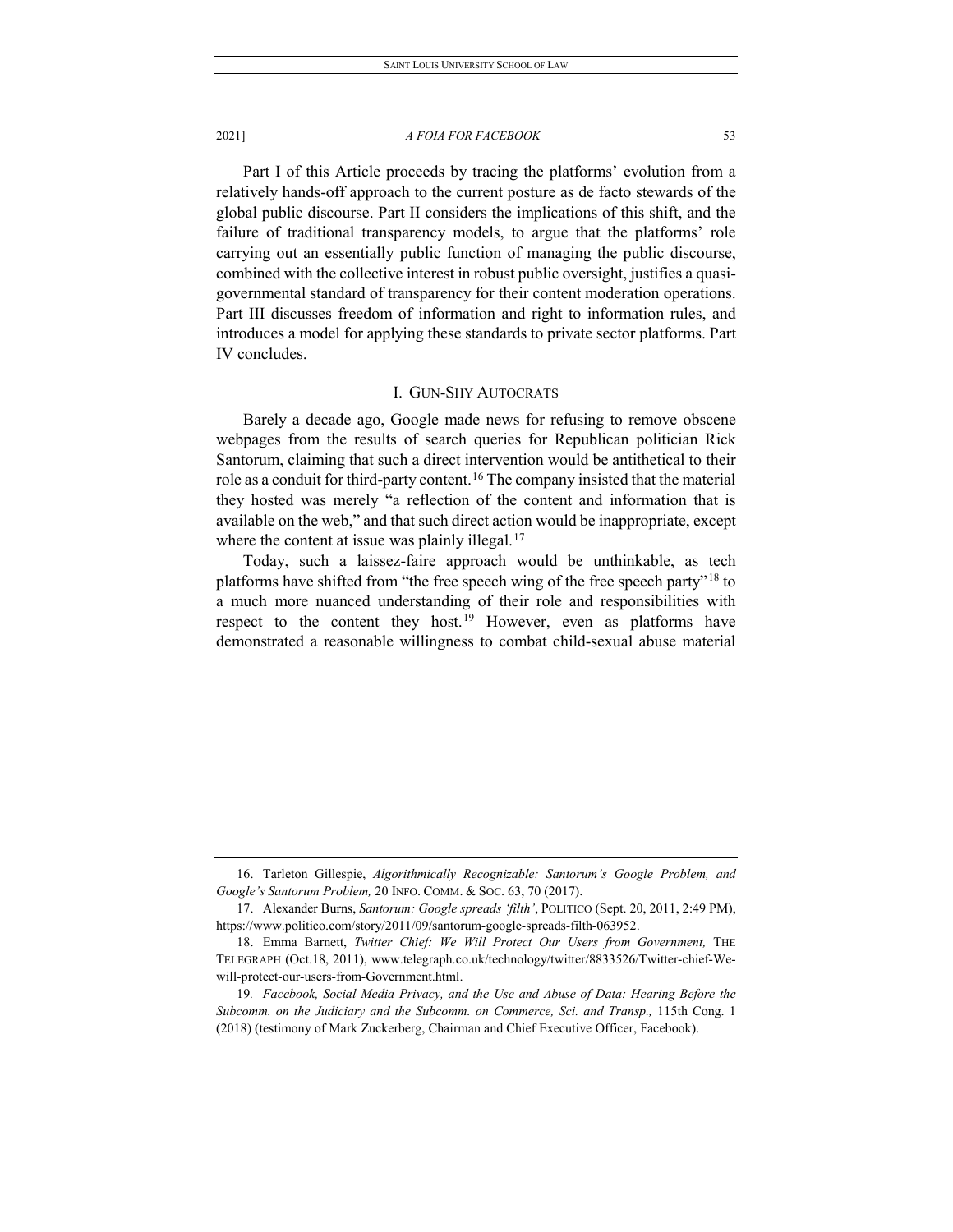("CSAM"),<sup>[20](#page-6-0)</sup> hate speech,<sup>[21](#page-6-1)</sup> and even "terrorist speech,"<sup>[22](#page-6-2)</sup> policing false speech, or misinformation, has traditionally been the third-rail of content moderation.<sup>[23](#page-6-3)</sup> In part, the reticence to branch into this space may be attributable to the companies' traditional connection to American constitutional values, which are comparatively protective of the right to speak falsely.<sup>[24](#page-6-4)</sup> However, this stance may also be understood as a political calculation, in response to the potential blowback from taking positions on what is or is not misinformation.

Content moderation at scale is hard, and inevitably results in errors, both in terms of potentially rule-breaking content which goes unnoticed (false negatives), and in terms of acceptable content which is wrongly flagged (false positives).<sup>[25](#page-6-5)</sup> Moderation systems can be calibrated so that they err more on one side or another, but a certain amount of "by-catch" is inevitable, particularly as much of the process is either carried out by automated systems, or by human reviewers who are often underpaid, and inadequately trained for the difficult and contextual policy-interpretation exercises they face.<sup>[26](#page-6-6)</sup> Although the major platforms have instituted various appeals structures aimed at rectifying erroneous moderation decisions, most notably the Facebook Oversight Board, the massive scale on which these decisions must be made effectively precludes a meaningful standard of review for most decisions, meaning that all categories

<span id="page-6-0"></span><sup>20</sup>*. See e.g.,* Nikola Todorovic & Abhi Chaudhuri, *Using AI to Help Organizations Detect and Report Child Sexual Abuse Material Online,* THE KEYWORD (Sept. 3, 2018), https://www.blog .google/around-the-globe/google-europe/using-ai-help-organizations-detect-and-report-child-sex ual-abuse-material-online; Facebook Security, *Want to know how Facebook uses PhotoDNA? Read a recent blog post by the head of our Safety Team,* FACEBOOK (Aug. 10, 2011), https://www.facebook.com/security/posts/want-to-know-how-facebook-uses-photodna-read-arecent-blog-post-by-the-head-of-o/234737053237453/.

<span id="page-6-1"></span><sup>21.</sup> Monika Bickert & Chris Sonderby, *Explaining Our Community Standards and Approach to Government Requests,* FACEBOOK: NEWSROOM (Mar. 15, 2015), https://about.fb.com/news/ 2015/03/explaining-our-community-standards-and-approach-to-government-requests/.

<span id="page-6-2"></span><sup>22.</sup> Shane Harris, *Social Media Companies Scramble to Block Terrorist Video of Journalist's Murder,* FOREIGN POL'Y (Aug. 19, 2014), https://foreignpolicy.com/2014/08/20/social-mediacompanies-scramble-to-block-terrorist-video-of-journalists-murder/.

<span id="page-6-3"></span><sup>23.</sup> Tom McCarthy, *Zuckerberg says Facebook won't be 'arbiters of truth' after Trump threat,* THE GUARDIAN (May 28, 2020), https://www.theguardian.com/technology/2020/may/28/zucker berg-facebook-police-online-speech-trump.

<span id="page-6-4"></span><sup>24</sup>*. See, e.g.,* United States v. Alvarez, 567 U.S. 709, 716 (2012). These protections are not absolute, of course, and there are a number of constitutionally valid restrictions which apply to false speech, from defamation, to false advertising, to financial misrepresentations.

<span id="page-6-5"></span><sup>25.</sup> Internet Society North America Bureau, *COMO Summit 3 - Under the Hood: UGC Moderation (Part 1)*, YOUTUBE (May 7, 2018), https://www.youtube.com/watch?v=stB23tNBl2o.

<span id="page-6-6"></span><sup>26.</sup> SARAH T. ROBERTS, BEHIND THE SCREEN: CONTENT MODERATION IN THE SHADOWS OF SOCIAL MEDIA 6, 14 (Yale University Press ed. 2019).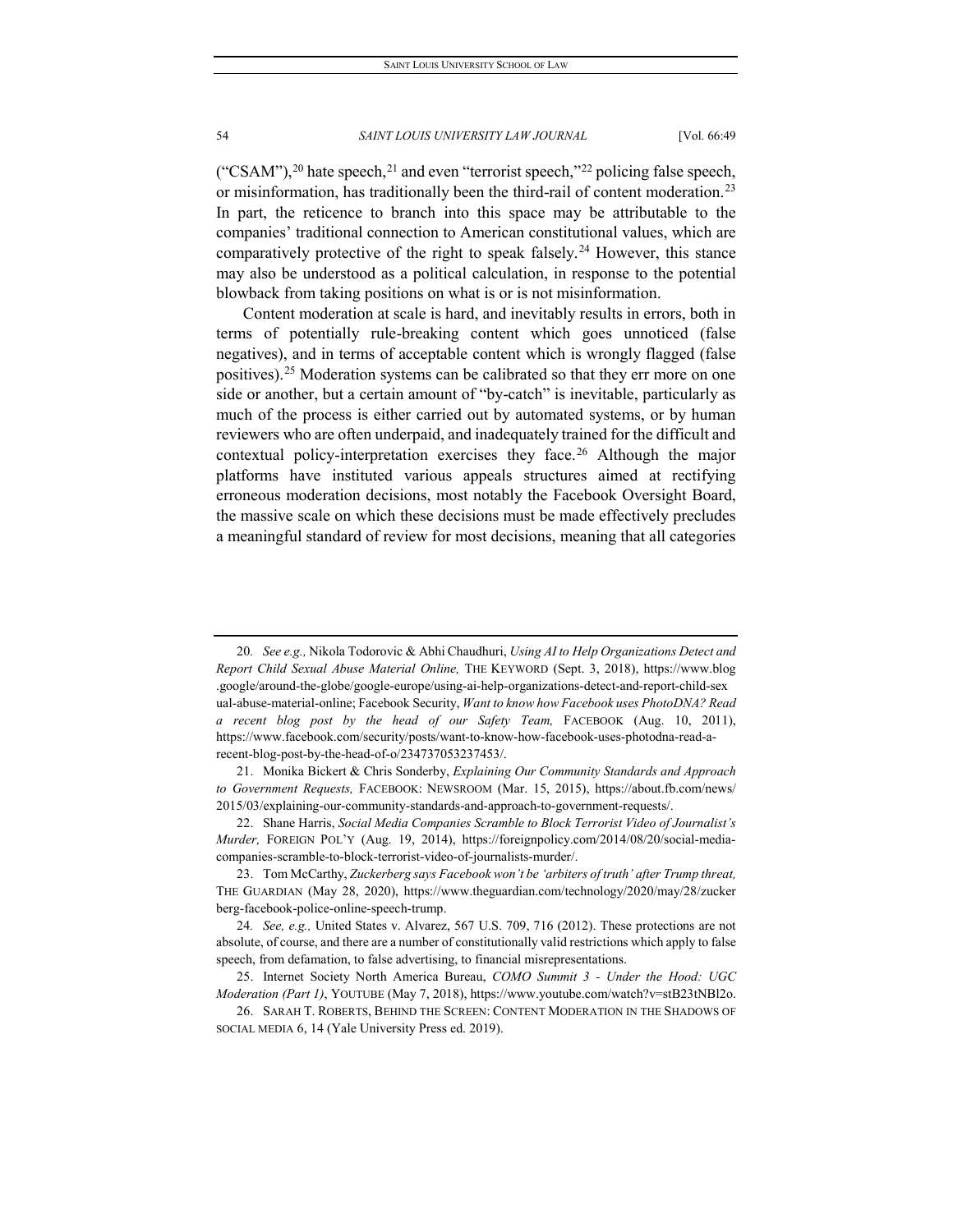of moderation necessarily lead to collateral damage.<sup>[27](#page-7-0)</sup> However, there are practical differences in how the consequences of these decisions manifest.

In the context of child-sexual abuse material, for example, adverse moderation decisions that are based on false-positives either fly under the radar, or attract little mainstream sympathy.<sup>[28](#page-7-1)</sup> A similar point might be made about the platforms' increasing hardline against "terrorist speech."[29](#page-7-2) Although these restrictions have had a significant adverse impact against Arabic-speakers, with real and harmful consequences for journalists and civil society voices who operate in more repressive parts of the world, $30$  their impacts are nonetheless relatively far-removed from the core political constituencies which are the main focus of platforms' attention.[31](#page-7-4)

On the other hand, the question of addressing "misinformation" or "fake news" as a standalone harm drags the platforms into a morass of definitional and practical challenges.<sup>32</sup> The problem will be apparent to anyone familiar with how the term "fake news" has morphed in U.S. politics, and is now commonly used by a segment of the population to dismiss any narrative which they find problematic.<sup>[33](#page-7-6)</sup> The drift in usage to suit political convenience is typical of the

<span id="page-7-2"></span>29. Belkis Wille, *"Video Unavailable" Social Media Platforms Remove Evidence of War Crimes,* HUM. RTS. WATCH (Sept. 10, 2020), https://www.hrw.org/report/2020/09/10/videounavailable/social-media-platforms-remove-evidence-war-crimes.

<span id="page-7-3"></span>30. Svea Windwehr & Jillian C. York, *One Database to Rule Them All: The Invisible Content Cartel that Undermines the Freedom of Expression Online*, ELEC. FRONTIER FOUND. (Aug. 27, 2020), https://www.eff.org/deeplinks/2020/08/one-database-rule-them-all-invisible-content-cartel -undermines-freedom-1.

<span id="page-7-0"></span><sup>27.</sup> Evelyn Douek, *The Facebook Oversight Board's First Decisions: Ambitious, and Perhaps Impractical,* LAWFARE (Jan. 28, 2021), https://www.lawfareblog.com/facebook-oversight-boardsfirst-decisions-ambitious-and-perhaps-impractical.

<span id="page-7-1"></span><sup>28</sup>*. See, e.g*., Justin Paine & John Graham-Cumming, *Announcing the CSAM Scanning Tool, Free for All Cloudflare Customers,* CLOUDFLARE BLOG (Dec. 18, 2019), https://blog.cloudflare .com/the-csam-scanning-tool/. This blog from Cloudflare takes for granted that false positives are "the lesser evil." The authors frame the challenge of false positives from their own CSAM scanning system not in terms of any harm to legitimate speech, but rather as a technical requirement to avoid overtaxing the reporting resources.

<span id="page-7-4"></span><sup>31.</sup> "Facebook has allowed major abuses of its platform in poor, small and non-western countries in order to prioritize addressing abuses that attract media attention or affect the US and other wealthy countries." Julia Carrie Wong, *Revealed: the Facebook loophole that lets world leaders deceive and harass their citizens,* GUARDIAN (Apr. 12, 2021), https://www.theguardian .com/technology/2021/apr/12/facebook-loophole-state-backed-manipulation. *See generally,* Chinmayi Arun, *Facebook's Faces*, 135 HARV. L. REV. F. (forthcoming), https://papers.ssrn.com/ sol3/papers.cfm?abstract\_id=3805210.

<span id="page-7-5"></span><sup>32</sup>*. See, e.g.*, Nellie Bowles, *The Complex Debate Over Silicon Valley's Embrace of Content Moderation*, N.Y. TIMES (June 30, 2020), https://www.nytimes.com/2020/06/05/technology/twit ter-trump-facebook-moderation.html.

<span id="page-7-6"></span><sup>33.</sup> Margaret Sullivan, *What it really means when Trump calls a story 'fake news'*, WASH. POST (Apr. 13, 2020, 1:34 PM), https://www.washingtonpost.com/lifestyle/media/what-it-really-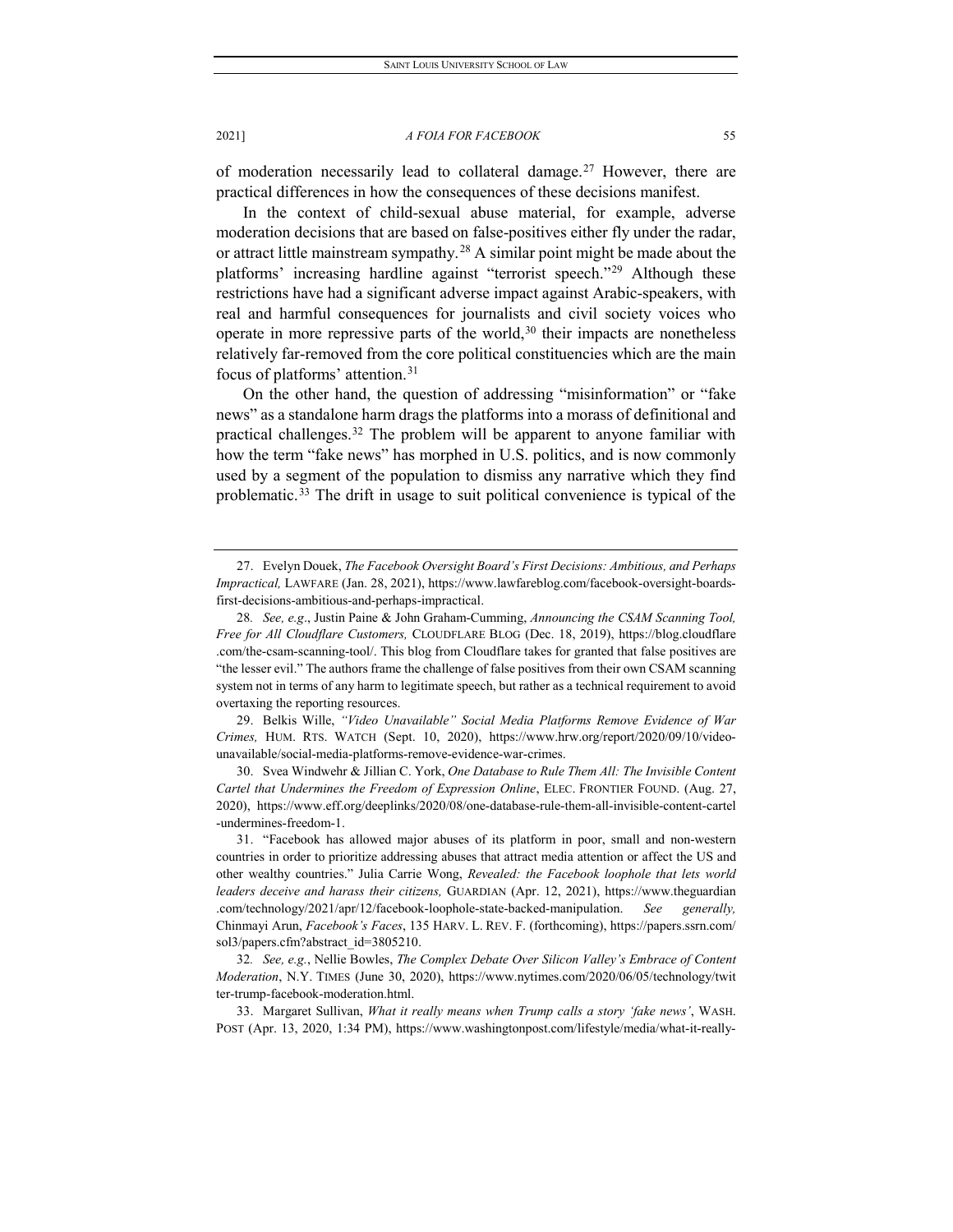history of "false news" and "misinformation" restrictions, which have traditionally been a weapon for authoritarians to target critical journalists or civil society opponents.<sup>[34](#page-8-0)</sup> In the absence of a generally accepted set of human rights standards, platforms seeking to police "misinformation" face the conceptually difficult task of trying to define when garden-variety lies rise to a threshold where moderation actions are justified. One assumes that platforms have no interest in being in the business of scrutinizing every user who fibs about their height, or their CV, or whether they actually went to a particular restaurant.<sup>[35](#page-8-1)</sup> So when does a lie, or a genuinely expressed false statement, become "misinformation"?

Applying these questions to the political dimension opens an additional can of worms, given that politicians, in general, are expected to be flexible in massaging or curating facts to seek their chosen narrative, or to hype their own accomplishments, or to diminish those of their opponents.<sup>[36](#page-8-2)</sup> Determining when normal political spin crosses over into the territory of lying is a difficult and controversial task, and one which is open to debate and interpretation.<sup>[37](#page-8-3)</sup> At times, the truth itself can shift under our feet, transforming a particular narrative from being "misinformation" to being a reasonably posited theory.<sup>[38](#page-8-4)</sup> Given that imposing a broad rule against false speech, or even against misinformation, would necessitate the platforms inserting themselves into enormously controversial political debates on a daily basis, it is easy to understand why the companies took such pains to steer clear of acting as "arbiters of truth."[39](#page-8-5)

The platforms' relatively dismissive attitude towards misinformation even persisted past the two watershed events in 2016 that served to galvanize public consciousness around the threat of "fake news," namely the U.S. election of that

<span id="page-8-3"></span>37*. Lies? False Claims? When Trump's Statements Aren't True,* N.Y. TIMES (June 25, 2018), https://www.nytimes.com/2018/06/25/reader-center/donald-trump-lies-falsehoods.html.

<span id="page-8-4"></span>38. Guy Rosen, *An Update on Our Work to Keep People Informed and Limit Misinformation About COVID-19*, FACEBOOK: NEWSROOM (May 26, 2020), https://about.fb.com/news/2020/04/ covid-19-misinfo-update/#removing-more-false-claims.

<span id="page-8-5"></span>39. Callum Borchers, *Twitter Executive on Fake News:'We Are Not the Arbiters of Truth'*, WASH. POST (Feb. 8, 2018), https://www.washingtonpost.com/news/the-fix/wp/2018/02/08/twit ter-executive-on-fake-news-we-are-not-the-arbiters-of-truth/; Supraja Srinivasan, *We Don't Want to be Arbiters of Truth: YouTube CBO Robert Kyncl*, ECON. TIMES (Mar. 24, 2018), https://econom ictimes.indiatimes.com/internet/we-dont-want-to-be-arbiters-of-truth-youtube-cbo-robert-kyncl/ articleshow/63438805.cms.

means-when-trump-calls-a-story-fake-news/2020/04/13/56fbe2c0-7d8c-11ea-9040-68981f488 eed\_story.html.

<span id="page-8-0"></span><sup>34.</sup> Michael Karanicolas, *Even in a Pandemic, Sunlight Is the Best Disinfectant: COVID-19 and Global Freedom of Expression*, 22 OR. REV. INT'L L. 1, 3–4 (2021).

<span id="page-8-1"></span><sup>35.</sup> Jordan Liles, *Did Scott Walker Tweet a Year-Old Pizza Picture Twice?,* SNOPES (Dec. 28, 2020), https://www.snopes.com/fact-check/scott-walker-pizza/.

<span id="page-8-2"></span><sup>36.</sup> Conor McCann, *As a matter of fact: Fact-checker extraordinaire Daniel Dale reflects on the Trump era*, CBC NEWS (Jan. 23, 2021, 8:00 AM), https://www.cbc.ca/news/canada/newfound land-labrador/daniel-dale-trump-era-1.5884246.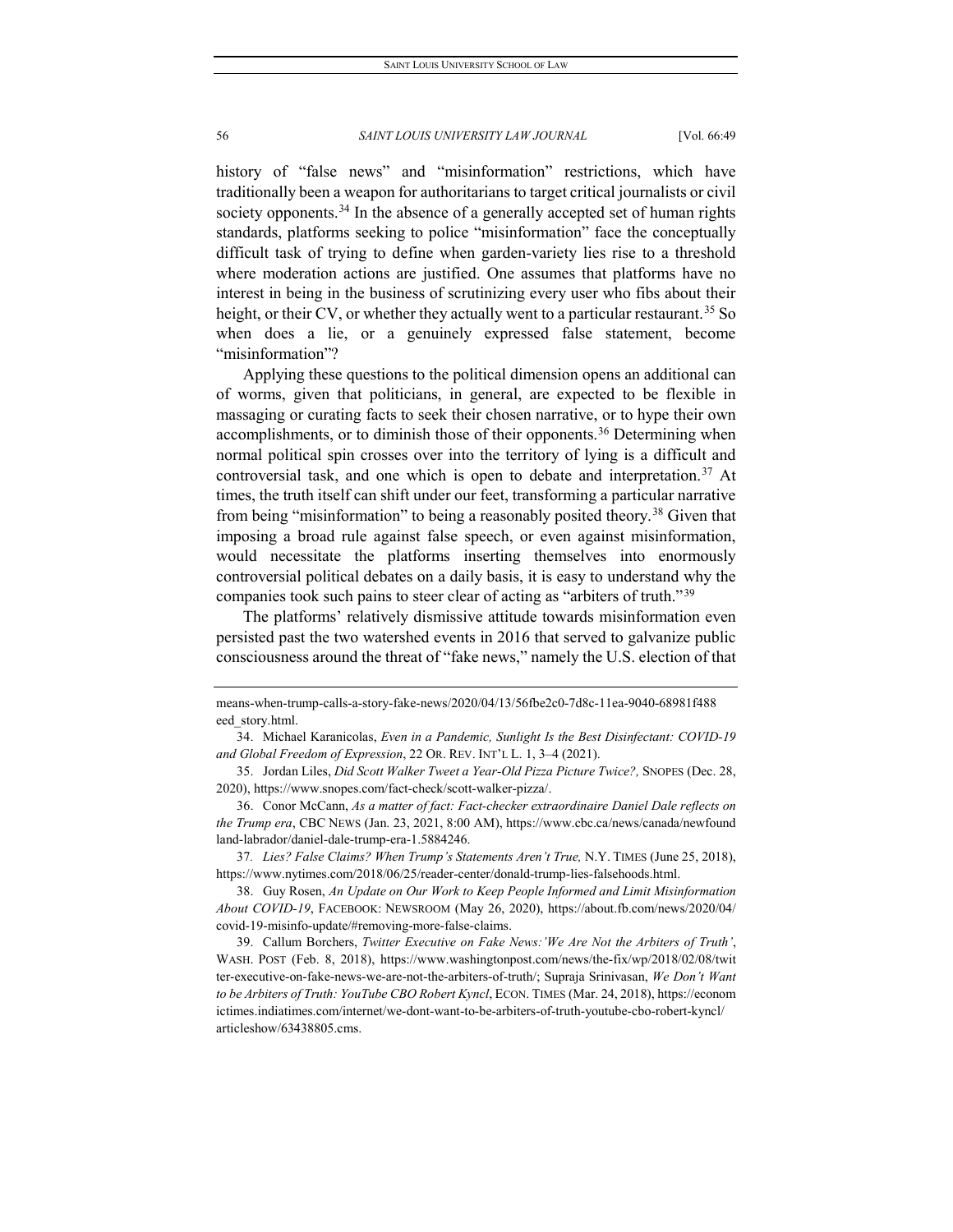year, and the Brexit vote.<sup>[40](#page-9-0)</sup> Evidence of a change in tone began to manifest in 2018, at least with regard to misinformation related to foreign election interference.<sup>[41](#page-9-1)</sup> However, the real shift came with the Covid-19 crisis, as high profile complaints about an "infodemic" around both the virus and the vaccine helped to crystalize the harms that flow from online misinformation.<sup>[42](#page-9-2)</sup> YouTube, which historically exercised a strong preference towards keeping false material up, announced in April 2020 that its policy for Covid-19 would be to remove anything which was "medically unsubstantiated" according to World Health Organization recommendations.[43](#page-9-3) Facebook similarly strengthened enforcement of misinformation policies in relation to the pandemic.[44](#page-9-4) Twitter introduced a number of measures including an expanded definition of harmful content in its Terms of Service.[45](#page-9-5) The disputes around the 2020 U.S. election, and the aggressive response of platforms to purge accounts promoting the "big lie" of widespread fraud, further solidified this stance.<sup>[46](#page-9-6)</sup>

Although many of the formal policy changes at platforms were specifically directed against these two crises,  $47$  there is a common mission creep associated with stronger moderation postures.<sup>[48](#page-9-8)</sup> Once platforms demonstrate a willingness, and an ability, to moderate aggressively against a particular type of content, it becomes more difficult to hold the line against pressure to target other parallel examples of problematic speech.

<span id="page-9-1"></span>41. Sheera Frenkel & Mike Isaac, *Inside Facebook's Election 'War Room',* N.Y. TIMES (Sept. 19, 2018), https://www.nytimes.com/2018/09/19/technology/facebook-election-war-room.html.

44. Rosen, *supra* note 38.

<span id="page-9-5"></span><span id="page-9-4"></span>45. Vijaya Gadde (@Vijaya) & Matt Derella (@Derella), *An update on our continuity strategy during COVID-19*, TWITTER: BLOG (updated Apr. 1, 2020), https://blog.twitter.com/en\_us/topics/ company/2020/An-update-on-our-continuity-strategy-during-COVID-19.html.

<span id="page-9-6"></span>46. Makena Kelly, *Twitter expands misinformation rules to cover premature election results*, VERGE (Sept. 10, 2020), https://www.theverge.com/2020/9/10/21431027/twitter-misinformationelection-president-donald-trump-policy-rules.

<span id="page-9-7"></span>47*. Spam, deceptive practices, & scams policies*, GOOGLE, https://support.google.com/you tube/answer/2801973 (last visited Aug. 19, 2021); *Misinformation Policies*, GOOGLE, https://sup port.google.com/youtube/answer/10834785 (last visited Aug. 19, 2021) (providing YouTube's Community Guidelines which specifically prohibits false claims of impropriety with regards to the 2020 U.S. presidential election); *see also Elections misinformation policies*, GOOGLE, https://sup port.google.com/youtube/answer/10835034 (last visited Aug. 19, 2021) (same).

<span id="page-9-8"></span>48. Danielle Keats Citron, *Extremist Speech, Compelled Conformity, and Censorship Creep*, 93 NOTRE DAME L. REV. 1035, 1051 (2018).

<span id="page-9-0"></span><sup>40.</sup> Casey Newton, *Zuckerberg: The Idea that Fake News on Facebook Influenced the Election is 'Crazy'*, VERGE (Nov. 10, 2016), https://www.theverge.com/2016/11/10/13594558/ mark-zuckerberg-election-fake-news-trump.

<span id="page-9-2"></span><sup>42</sup>*. UN tackles 'infodemic' of misinformation and cybercrime in COVID-19 crisis*, UN DEP'T OF GLOB. COMM. (Mar. 31, 2020), https://www.un.org/en/un-coronavirus-communicationsteam/un-tackling-'infodemic'-misinformation-and-cybercrime-covid-19 [https://perma.cc/GE69-4 LCR].

<span id="page-9-3"></span><sup>43</sup>*. Coronavirus: YouTube bans 'medically unsubstantiated' content*, BBC NEWS (Apr. 22, 2020), https://www.bbc.com/news/technology-52388586.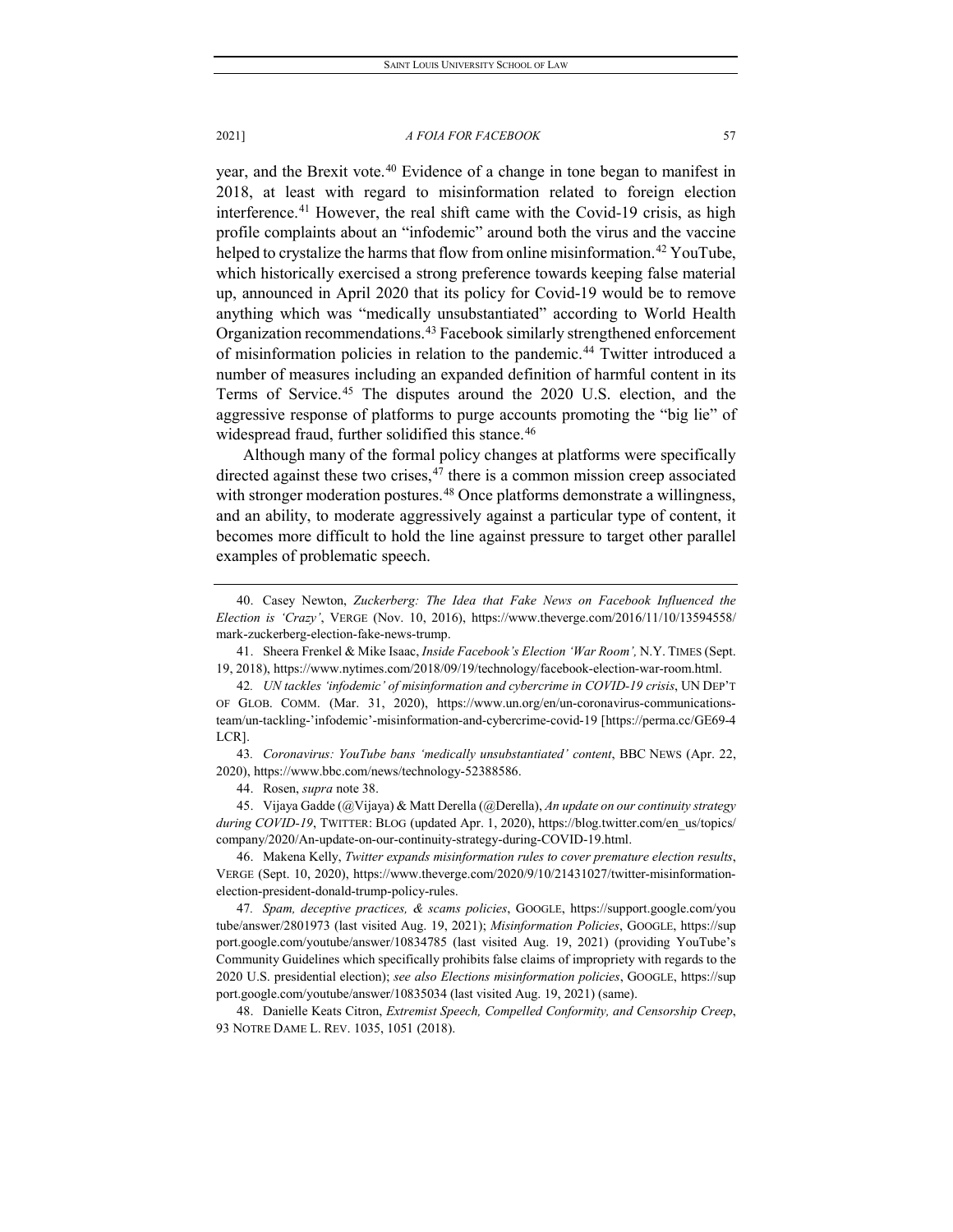While there have been arguments for years that the platforms should be subjected to greater scrutiny and accountability, the recent shift into taking a more active stand against misinformation is notable for two reasons. First, as noted earlier in this section, determinations around what constitutes "misinformation" are far more challenging to implement than, say, a ban against nudity. Although the latter can be the subject of controversy and debate,<sup>[49](#page-10-0)</sup> "misinformation" is a far more inherently contextual category, which therefore creates a greater impetus for consultation and public dialogue in determining how to apply the rules against particular types of content. This includes not only assessing the veracity of a claim, but also considering its dissemination and likely impact. As a result, the change in posture means that platforms face a heightened impetus to seek robust and continuous stakeholder feedback into their moderation decisions, in order to ensure that they are making the right calls in addressing such controversial and heavily localized questions.

Second, there is an argument that moderation functions targeting "misinformation" are categorically different than moves to remove pornographic content, or harassment, insofar as these push the platforms into the center of political and public policy debates. While content moderation has, to a greater or lesser degree, been a feature of the platforms' operations virtually throughout their history, they have traditionally been relatively gun shy about targeting political speech, or being seen to insert themselves directly into the political discourse.[50](#page-10-1) Now that ship has sailed, and there is a significantly heightened public interest in tracking and monitoring their operations, with a concomitant need to reconsider their obligations to be accountable to their users and, more generally, to the public at large, for the type of moderation structure they are enforcing, and the impact of these decisions on the political discourse.

## II. "WHO ELECTED YOU?"

The enormous expansion of platforms' power and influence has had a profound impact on the regulatory dynamic surrounding freedom of expression.<sup>[51](#page-10-2)</sup> In response, there have been a range of proposals for resolving the inherent accountability deficit underlying the platforms' role in managing and curating the online discourse, from models based around traditional public

<span id="page-10-0"></span><sup>49.</sup> Mark Scott & Mike Isaac, *Facebook Restores Iconic Vietnam War Photo It Censored for Nudity*, N.Y. TIMES (Sept. 9, 2016), https://www.nytimes.com/2016/09/10/technology/facebookvietnam-war-photo-nudity.html; Jenna Wortham, *Facebook Won't Budge on Breastfeeding Photos*, N.Y. TIMES: BITS (Jan. 2, 2009), https://bits.blogs.nytimes.com/2009/01/02/breastfeeding-face book-photos/.

<span id="page-10-2"></span><span id="page-10-1"></span><sup>50.</sup> Kate Klonick, *The New Governors: The People, Rules, and Processes Governing Online Speech*, 131 HARV. L. REV. 1598, 1618–21 (2018).

<sup>51.</sup> Jack M. Balkin, *Free Speech is a Triangle*, 118 COLUM. L. REV. 2011 *passim* (2018).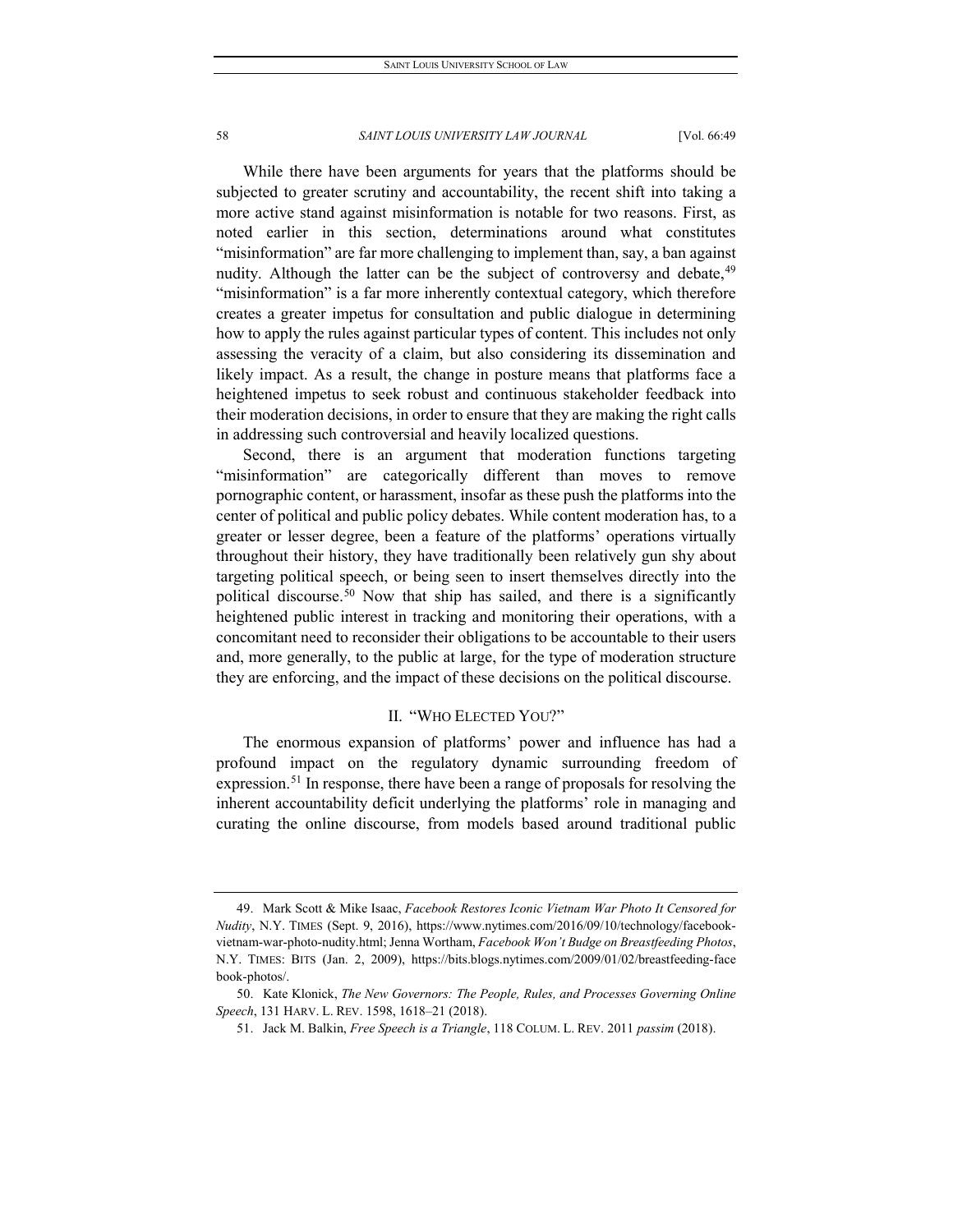service media,<sup>[52](#page-11-0)</sup> to modifying common carriage rules,<sup>[53](#page-11-1)</sup> to calls for the largest platforms to be broken up<sup>[54](#page-11-2)</sup> or even nationalized.<sup>[55](#page-11-3)</sup> However, while a stronger role for governments in this space may seem like an intuitive solution to the existing accountability deficit, this would not be a practical option.

Many progressive democratic governments, including the United States, have constitutional rules which would preclude them from moderating content the way that platforms do.<sup>[56](#page-11-4)</sup> Debates around content moderation generally do not revolve around material which is actually illegal, and where platform takedowns are relatively uncontroversial, but rather focus on "awful but lawful" speech.<sup>[57](#page-11-5)</sup> "Misinformation" is a perfect example here, given that much of this category of speech would be constitutionally protected in the United States.<sup>[58](#page-11-6)</sup> A number of other courts around the world have rejected government efforts to prohibit content on similar grounds.[59](#page-11-7)

There are good reasons underlying the reticence against allowing governments to aggressively police false speech, insofar as these laws, where they exist, are routinely used to jail journalists, opposition critics, or anyone else whose narrative runs counter to the official government line.<sup>[60](#page-11-8)</sup> The platforms'

<span id="page-11-2"></span>54. Chris Hughes, *It's Time to Break Up Facebook*, N.Y. TIMES (May 9, 2019), https://www.nytimes.com/2019/05/09/opinion/sunday/chris-hughes-facebook-zuckerberg.html.

<span id="page-11-3"></span>55. Blayne Haggart, *Why Not Nationalize Facebook?,* NAT'L POST (Mar. 31, 2018), https://na tionalpost.com/pmn/news-pmn/why-not-nationalize-facebook.

<span id="page-11-4"></span>56*. See, e.g.,* United States v. Alvarez, 567 U.S. 709, 729–30 (2012); R. v. Zundel, [1992] 2 S.C.R. 731, 733 (Can.).

<span id="page-11-5"></span>57. Daphne Keller, *Six Constitutional Hurdles For Platform Speech Regulation*, CTR. FOR INTERNET & SOC'Y: BLOG (Jan. 22, 2021, 6:49 AM), https://cyberlaw.stanford.edu/blog/2021/01/ six-constitutional-hurdles-platform-speech-regulation.

58*. Alvarez*, 567 U.S. at 718.

<span id="page-11-7"></span><span id="page-11-6"></span>59*. Zundel*, 2 S.C.R. at 733; Onyango-Obbo & Mwenda v. Att'y Gen. of Uganda, Constitutional Appeal No. 2 of 2002, [2004] UGSC 81, Judgement (Uganda); Chavunduka & Others v. Minister of Home Affs. & Another, SC36/2000, [2000] JOL 6540 (ZS) (Zim.); Chipenzi & Others v. The People, (2014) 112 ZMHC J1, J23–J25 [High Ct.] (Zam.); Hector v. Att'y Gen. of Ant. & Barb., [1990] Privy Council Appeal No. 32/1988, Judgement, 5–6, (E. Caribbean Sup. Ct.).

<span id="page-11-8"></span>60*. See, e.g.*, *Egypt: Activists Arrested in Dawn Raids*, HUM. RTS. WATCH (May 31, 2018), https://www.hrw.org/news/2018/05/31/egypt-activists-arrested-dawn-raids [https://perma.cc/5VE C-FUPZ]; Sesupo Rantsimako, *BPF Spokesman Arrested for Fake News*, BOTS. GAZETTE (Apr. 16, 2020), https://www.thegazette.news/news/bpf-spokesman-arrested-for-fake-news/30891/#.Xt gXsy2Q1p8 [https://perma.cc/AXQ2-6ACB]; *Algeria Blocks 3 News Websites and Criminalizes False News*, COMM. TO PROTECT JOURNALISTS (Apr. 22, 2020), https://cpj.org/2020/04/algeriablocks-3-news-websites-and-criminalizes-fa/ [https://perma.cc/7DTN-UYV9]; *Cambodia: Reporter Jailed for Quoting Hun Sen on COVID-19*, HUM. RTS. WATCH (Apr. 10, 2020),

<span id="page-11-0"></span><sup>52.</sup> Ethan Zuckerman, *The Case for Digital Public Infrastructure*, KNIGHT FIRST AMEND. INST. AT COLUM. UNIV. (Jan. 17, 2020), https://knightcolumbia.org/content/the-case-for-digitalpublic-infrastructure.

<span id="page-11-1"></span><sup>53.</sup> Eugene Volokh, *Justice Thomas Suggests Rethinking Legal Status of Digital Platforms*, REASON: THE VOLOKH CONSPIRACY (Apr. 5, 2021), https://reason.com/volokh/2021/04/05/jus tice-thomas-suggests-rethinking-of-legal-status-of-digital-platforms/.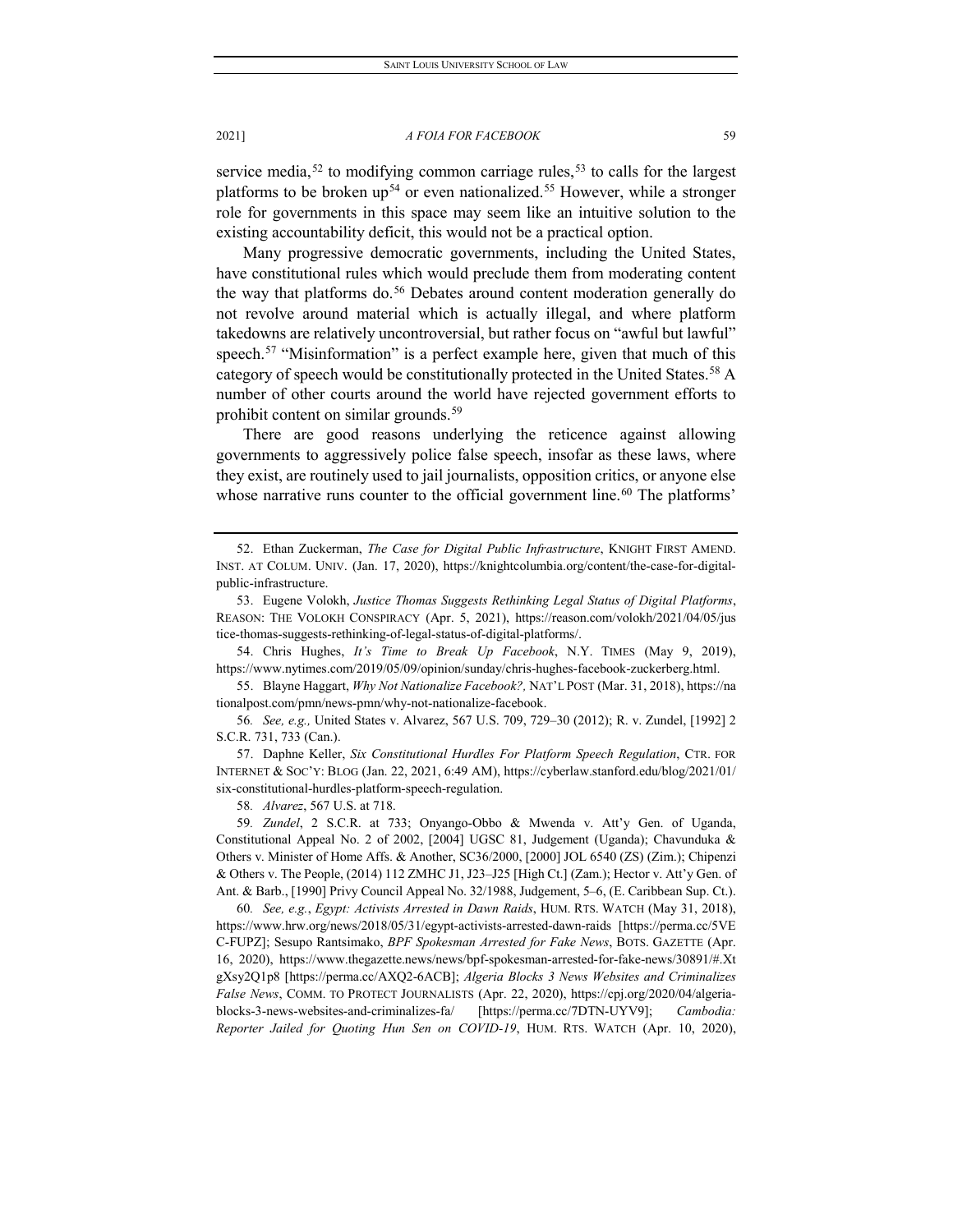status as private entities, operating at arm's length from governments, is what allows them greater freedom to act against harmful content which is constitutionally protected. A stronger direct role for governments in enforcing content restrictions would necessarily result in less aggressive moves to curate the discourse, particularly to promote integrity and veracity, which are challenging areas for governments to wade in to.

In the absence of a credible alternative to having the platforms carry out this moderation function, attention has focused on pushing for improved governance at the companies themselves and, in particular, on expanding the transparency and accountability of platforms' decision-making. The most ambitious proposals have emanated from Europe. In particular, the proposed EU Digital Services Act ("DSA") includes requirements for platforms to publish more information about content moderation structures as part of their Terms and Conditions, as well as additional reporting requirements, including with regard to their risk mitigation efforts around misinformation, and an obligation to provide data access to vetted researchers.[61](#page-12-0) These would build on the existing European Commission Code of Practice on Disinformation, which also includes commitments on transparency in political advertising,  $62$  and on national frameworks, particularly Germany's Netzwerkdurchsetzungsgesetz ("NetzDG"), which requires reporting on a range of parameters related to the takedown of illegal material.<sup>[63](#page-12-2)</sup> All of these regulatory measures are in addition to the proactive transparency reporting which has, by now, become an industry standard, and which is continuously expanding.<sup>[64](#page-12-3)</sup>

The default towards increasing transparency to improve the legitimacy and accountability of content moderations systems is logical on a number of levels. First, content moderation systems are heavily dependent on third party oversight, both to flag problematic content and, more broadly, in order to drive structural improvements by noting where the system is failing to perform as advertised. This last point has been a consistent feature of private sector content moderation efforts, whereby civil society watchdogs have traditionally had to

https://www.hrw.org/news/2020/04/10/cambodia-reporter-jailed-quoting-hun-sen-covid-19 [https://perma.cc/T8UD-E7FS]; *Newspaper Fined for "False Publication" on COVID-19 Status of Inmates*, MEDIA FOUND. FOR W. AFR. (Apr. 27, 2020), https://www.mfwa.org/issues-in-focus/ newspaper-fined-for-false-publication-about-covid-19/ [https://perma.cc/FJ2H-C6UC].

<span id="page-12-0"></span><sup>61</sup>*. European Commission Proposal for a Regulation of the European Parliament and of the Council on a Single Market For Digital Services (Digital Services Act) and amending Directive 2000/31/EC*, at arts. 12, 23, 31, COM (2020) 825 final (Dec. 15, 2020).

<span id="page-12-1"></span><sup>62.</sup> EUR. COMM'N, EU CODE OF PRAC. ON DISINFORMATION (2018), https://ec.europa.eu/ newsroom/dae/document.cfm?doc\_id=54454 [https://perma.cc/W3T2-ZRKF].

<span id="page-12-2"></span><sup>63.</sup> Gesetz zur Verbesserung der Rechtsdurchsetzung in sozialen Netzwerken [NetzDG] [Network Enforcement Act], Oct. 1, 2017, at § 2 (Ger.), https://www.bmjv.de/SharedDocs/Gesetz gebungsverfahren/Dokumente/NetzDG\_engl.pdf.

<span id="page-12-3"></span><sup>64</sup>*. See, e.g., Google Transparency Report*, GOOGLE, https://transparencyreport.google.com/ about?hl=en (last visited Dec. 20, 2021).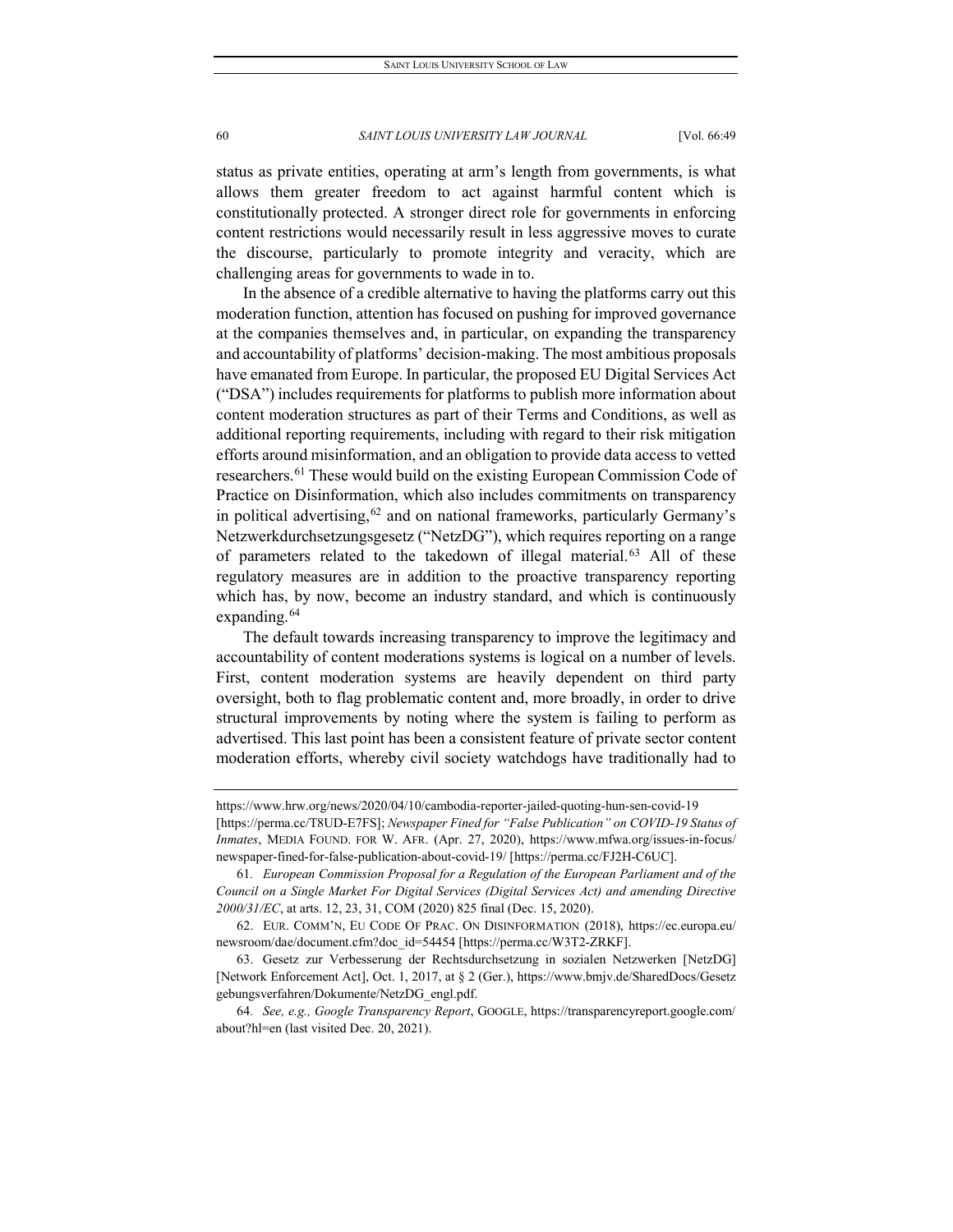rely on media attention and public relations threats in order to push for substantive change.<sup>[65](#page-13-0)</sup> However, the ability of third parties to play this oversight role is necessarily dependent on their ability to access accurate and comprehensive information about how the systems are functioning. While this dynamic has been in place for years, the pivot towards policing more locally contextual and political forms of speech, particularly misinformation, leads to a much greater need for substantive outside oversight over platforms' operations, particularly in markets which are further removed from their main geographic areas of focus (i.e. anywhere outside of North America and Western Europe).<sup>[66](#page-13-1)</sup> At the very least, an accurate understanding of how moderation systems operate is a necessary precondition to offering meaningful feedback on their efficacy.

Transparency is also a typical avenue for generating public trust, and for fostering perceptions of legitimacy. Jonathan Zittrain has described the current era of digital governance as being defined by a need to develop robust procedural standards for settling controversial questions.<sup>[67](#page-13-2)</sup> Transparency is at the center of this challenge, since even an exceptionally robust and thoughtful decisionmaking process would be meaningless towards building legitimacy if it were not accompanied by an effective avenue for allowing the public to see and understand it. The inverse to this is also true, insofar as the absence of information about how decisions are made can generate theories of bias, discrimination, or conspiracy as to the reasons for an adverse decision.<sup>[68](#page-13-3)</sup> A recent study noted persistent confusion among the subjects of moderation decisions, which naturally degrades trust and belief in the integrity of these systems.<sup>[69](#page-13-4)</sup>

<span id="page-13-0"></span><sup>65</sup>*. See, e.g*., *Myanmar groups accuse Facebook of failing to curb hate speech*, CBS NEWS (Apr. 6, 2018), https://www.cbsnews.com/news/myanmar-groups-accuse-facebook-of-failing-tocurb-hate-speech/; Jillian C. York & David Greene, *Amid Systemic Censorship of Palestinian Voices, Facebook Owes Users Transparency*, ELEC. FRONTIER FOUND. (May 25, 2021), https://www.eff.org/deeplinks/2021/05/amid-systemic-censorship-palestinian-voices-facebookowes-users-transparency.

<span id="page-13-1"></span><sup>66.</sup> Julia Carrie Wong, *Revealed: the Facebook loophole that lets world leaders deceive and harass their citizens*, GUARDIAN (Apr. 12, 2021), https://www.theguardian.com/technology/2021/ apr/12/facebook-loophole-state-backed-manipulation.

<span id="page-13-2"></span><sup>67.</sup> Jonathan Zittrain, *Three eras of digital governance*, VÖLKERRECHTSBLOG (Nov. 27, 2019), https://voelkerrechtsblog.org/three-eras-of-digital-governance/.

<span id="page-13-3"></span><sup>68.</sup> Of course, suspicions of algorithmic bias can also be well founded. This is not to suggest that bias does not exist in content moderation structures, but rather that, in the absence of accurate and comprehensive information, it is impossible to discern where instances of genuine discrimination are or are not manifesting.

<span id="page-13-4"></span><sup>69.</sup> Nicolas Suzor et al., *What Do We Mean When We Talk About Transparency? Toward Meaningful Transparency in Commercial Content Moderation*, 13 INT'L J. OF COMMC'N 1526, 1532 (2019).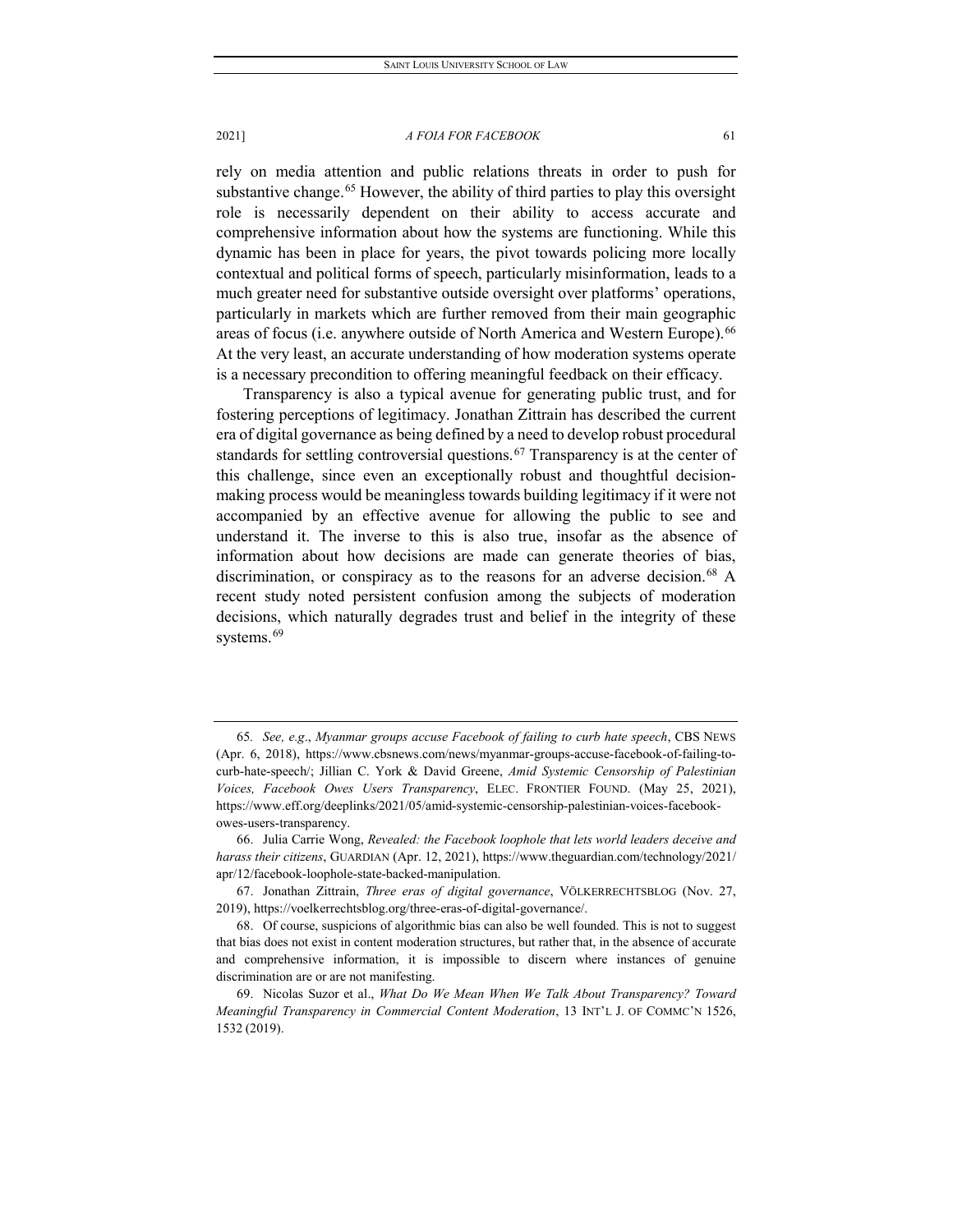However, there is a key structural problem which underlies all of the recent efforts to promote transparency in moderation structures.<sup>[70](#page-14-0)</sup> At the most fundamental level, transparency reporting relies on companies' messaging arms to provide a window into how they are operating.<sup>[71](#page-14-1)</sup> For outsiders, there will always be a challenge connected to this, insofar as the public will never be certain as to whether the results they receive present a complete, accurate, and unvarnished picture of what is actually going on.<sup>[72](#page-14-2)</sup> One particularly notorious example in this regard is from the Global Network Initiative ("GNI"), which faced a significant challenge following leaks regarding the extent of platforms' collaboration with government surveillance systems.<sup>[73](#page-14-3)</sup> Though the GNI continues to operate and, by most accounts, provides a valuable and useful service in bringing civil society, academic, and industry voices to discuss issues of common concern, there remains significant controversy about what level of collaboration actually took place, despite the GNI requirements for regular and independent audits on precisely this kind of question.<sup>[74](#page-14-4)</sup>

A related challenge with transparency reporting is that it often fails to adequately deliver the content or formats of information which are useful to researchers, or other stakeholders who are seeking to use the material to carry out independent oversight over the platforms' activities. Ivar Hartmann, in a recent paper published by the Wikimedia/Yale Law School Initiative on Intermediaries and Information, noted the challenges in obtaining meaningful data around online advertising, due to the incomplete and inconsistent nature of disclosures across the different platforms' ad libraries.<sup>[75](#page-14-5)</sup> There have been similar criticisms against the transparency reports published in under Germany's

<span id="page-14-0"></span><sup>70.</sup> The possible exception to this is the DSA's new requirement to provide outside researchers with direct access to the platforms' data, though the devil will be in the details.

<span id="page-14-1"></span><sup>71.</sup> Christopher Parsons, *The (in) effectiveness of voluntarily produced transparency reports,* 58 BUS. & SOC'Y 103, 106 (2019).

<span id="page-14-2"></span><sup>72.</sup> Mike Ananny & Kate Crawford, *Seeing without knowing: Limitations of the transparency ideal and its application to algorithmic accountability*, 20 NEW MEDIA & SOC'Y 973, 985 (2018).

<span id="page-14-3"></span><sup>73.</sup> Letter from Danny O'Brien, Int'l Dir., & Jillian C. York, Dir. for Int'l Freedom of Expression, to Jermyn, Susan, & David, Global Network Initiative (Oct. 10, 2013) (on file with the Electronic Frontier Foundation).

<span id="page-14-4"></span><sup>74.</sup> Declan McCullagh, *NSA surveillance retrospective: AT&T, Verizon never denied it*, CNET (June 12, 2013), https://www.cnet.com/news/nsa-surveillance-retrospective-at-t-verizonnever-denied-it/. In 2016, the author also received direct feedback to a piece he had published from a representative of one of the companies, claiming the NSA slides depicting industry collaboration were being taken out of context, and denying that there had been significant collaboration. The author has no means of assessing the veracity of these claims, and this interaction is only mentioned in the context of establishing the platform's position vis-à-vis the Snowden disclosures.

<span id="page-14-5"></span><sup>75.</sup> Ivar Hartmann, *Combining Ad Libraries with Fact Checking to Increase Transparency of Misinformation, in* TACKLING THE "FAKE" WITHOUT HARMING THE "NEWS", A PAPER SERIES ON REGULATORY RESPONSES TO MISINFORMATION 67 (Michael Karanicolas ed., 2021).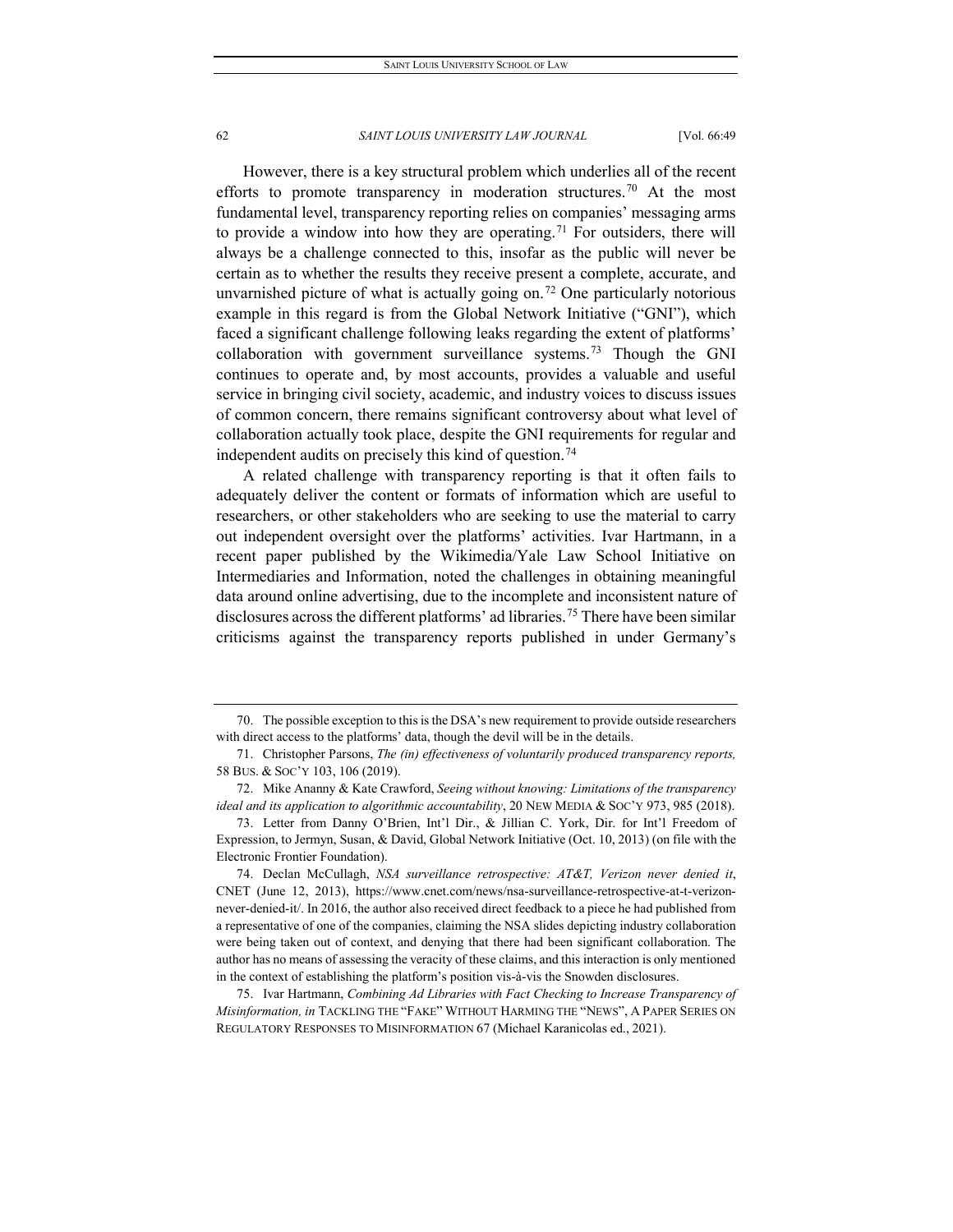NetzDG law.<sup>76</sup> Researchers have complained that the mandatory public audits published under the auspices of the Federal Trade Commission ("FTC") are "so vague or duplicative as to be meaningless."<sup>[77](#page-15-1)</sup> Internationally, the situation is even more challenging, as researchers, particularly from the developing world, face a constant struggle to find accurate data regarding how policies are being implemented, or even which policies are operative in a particular region.<sup>[78](#page-15-2)</sup>

The challenges in obtaining meaningful transparency through existing disclosure regimes are particularly relevant in the context of parallel moves, by the platforms, to insulate themselves from other forms of internal and external accountability. This includes implementing aggressive counter-measures against tools designed to study their operations.<sup>[79](#page-15-3)</sup> Even the platforms' internal governance structures are designed, in many cases, with an eye to curtailing meaningful oversight. While traditional understandings of corporate governance rely on shareholders to exercise some level of oversight over the company's direction, two of the biggest online platforms operate under a dual-class share structure which effectively insulates senior management from any meaningful accountability to shareholders. $80$  Similarly, a number of platforms, particularly Facebook, have the same person acting as CEO and as Chair of the Board, effectively making that person accountable to themselves.<sup>[81](#page-15-5)</sup> These governance choices are ill-advised in any corporate context, but are particularly problematic given the enormous public importance of the role that platforms play.<sup>[82](#page-15-6)</sup> The

<span id="page-15-2"></span>78. Sergei Hovyadinov, *Toward a More Meaningful Transparency: Examining Twitter, Google, and Facebook's Transparency Reporting and Removal Practices in Russia*, SSRN (Nov. 30, 2019), https://ssrn.com/abstract=3535671; Agustina Del Campo, *Social media in Latin America: Caught between a rock and a hard place*, GLOB. VOICES (Sept. 17, 2020), https://global voices.org/2020/09/17/social-media-in-latin-america-caught-between-a-rock-and-a-hard-place/.

<span id="page-15-3"></span>79. Jeremy B. Merill & Ariana Tobin, *Facebook Moves to Block Ad Transparency Tools — Including Ours*, PROPUBLICA (Jan. 28, 2019), https://www.propublica.org/article/facebookblocks-ad-transparency-tools; Issie Lapowsky, *Platforms vs. PhDs: How tech giants court and crush the people who study them*, PROTOCOL (Mar. 19, 2021), https://www.protocol.com/nyu-face book-researchers-scraping.

<span id="page-15-4"></span>80. Nathalie Maréchal et al., *Better Processes Lead to Better Outcomes: Corporate*  Governance as a Tool to Address Misinformation, in TACKLING THE "FAKE" WITHOUT HARMING THE "NEWS", A PAPER SERIES ON REGULATORY RESPONSES TO MISINFORMATION 10, 24–25 (Michael Karanicolas ed., 2021).

81*. Id.* at 18.

<span id="page-15-0"></span><sup>76.</sup> Amélie Heldt, *Reading between the Lines and the Numbers: An Analysis of the First NetzDG Reports*, 8 INTERNET POL'Y REV., no. 2, 2019, https://policyreview.info/articles/analysis/ reading-between-lines-and-numbers-analysis-first-netzdg-reports.

<span id="page-15-1"></span><sup>77.</sup> Megan Gray, *Understanding and Improving Privacy "Audits" under FTC Orders*, STAN. CTR. FOR INTERNET & SOC'Y, Apr. 2018, at 4, https://cyberlaw.stanford.edu/files/blogs/white%20 paper%204.18.18.pdf.

<span id="page-15-6"></span><span id="page-15-5"></span><sup>82.</sup> Marc Goergen et al., *On the Choice of CEO Duality: Evidence from a Mandatory Disclosure Rule* (CFR Working Paper No. 18-06, 2018), https://www.econstor.eu/bitstream/10419/ 191061/1/1045535931.pdf; Kosmas Papadopoulos, *Dual-Class Shares: Governance Risks and*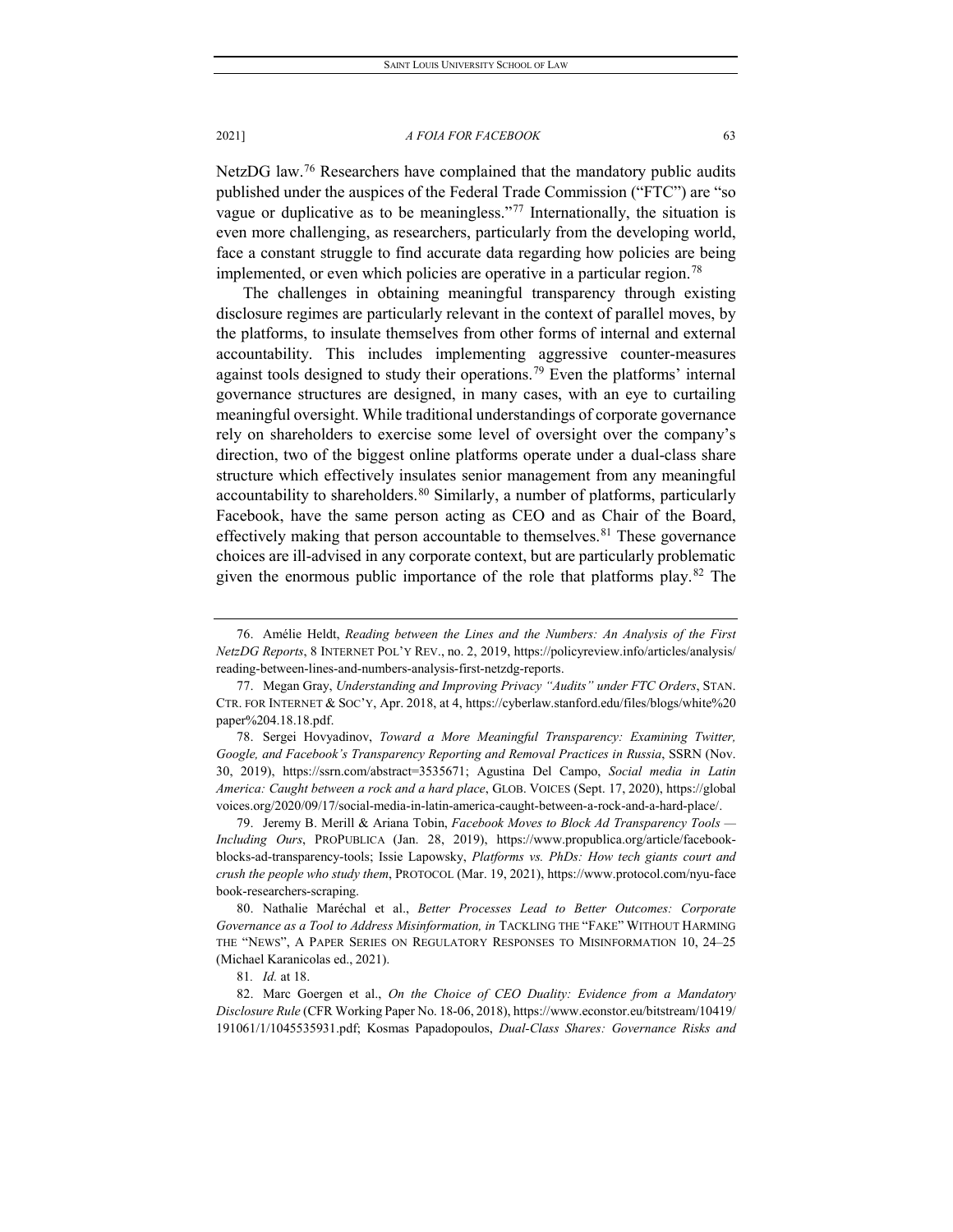reflexive use of non-disclosure agreements adds yet another layer of opacity to the platforms' operations,  $83$  as do moves to target internal whistleblowers.  $84$ 

The end result of all of this is that, for all their talk of transparency, the platforms have managed to insulate themselves from meaningful independent oversight "[t]hrough code and through contract."<sup>[85](#page-16-2)</sup> What is needed is a major reconceptualization of what transparency means in the context of these entities. Rather than relying on the platforms' largesse in delivering scraps of information, this paper argues for an approach to transparency based on best practices from the public sector and, in particular, that information about moderation structures should be "open by default."[86](#page-16-3) At its core, this requires substantial design changes in how information is managed at the platforms and a mechanism to connect information queries from the public to responses from the platforms: a FOIA for Facebook.

## III.A FOIA FOR FACEBOOK

## *A. The Right to Information*

The Internet age has provided enormous opportunities for advocates of open and transparent government.<sup>[87](#page-16-4)</sup> Digital technologies allow information to be stored, sorted, reproduced, and delivered at a level of speed and efficiency that would be unthinkable a generation ago.<sup>88</sup> These transformations have, in turn, redefined citizens' relationship with data about the entities which govern their lives, both in terms of their capacity to use and process the information, and in terms of their expectations regarding its availability.<sup>[89](#page-16-6)</sup> In democracies around the world, governments are implementing frameworks where information that they hold is "open by default," meaning that all government information should

*Company Performance*, HARV. L. SCH. F. ON CORP. GOVERNANCE (June 28, 2019), https://corpgov .law.harvard.edu/2019/06/28/dual-class-shares-governance-risks-and-company-performance/.

<span id="page-16-0"></span><sup>83.</sup> Katie Canales, *Facebook Moderators, Tasked with Watching Horrific Content, are Demanding an End to NDAs that Promote a 'Culture of Fear and Excessive Secrecy*', INSIDER (July 23, 2021), https://www.businessinsider.com/facebook-moderators-letter-zuckerberg-cultureof-fear-nda-2021-7.

<span id="page-16-1"></span><sup>84.</sup> Issie Lapowsky, *For Big Tech whistleblowers, there's no such thing as 'moving on'*, PROTOCOL (Apr. 15, 2021), https://www.protocol.com/big-tech-whistleblowers.

<span id="page-16-2"></span><sup>85.</sup> Paddy Leerssen, *The Soap Box as a Black Box: Regulating Transparency in Social Media Recommender Systems*, 11 EUR. J. OF L. & TECH. 1, 15 (2021).

<span id="page-16-3"></span><sup>86.</sup> See, for example, the first principle of the International Open Data Charter. PRINCIPLES, OPEN DATA CHARTER (2015), https://opendatacharter.net/principles/.

<span id="page-16-4"></span><sup>87.</sup> DAVID BANISAR, *The Right to Information in the Age of Information, in* HUMAN RIGHTS IN THE GLOBAL INFORMATION SOCIETY 73 (Rikke Frank Jørgensen ed., 2006).

<span id="page-16-5"></span><sup>88.</sup> Cary Coglianese, *The Transparency President? The Obama Administration and Open Government*, 22 GOVERNANCE 529, 535 (2009).

<span id="page-16-6"></span><sup>89.</sup> Michael Karanicolas, *Understanding the Internet as a Human Right*, 10 CAN.J.L. & TECH. 264, 264–65 (2012).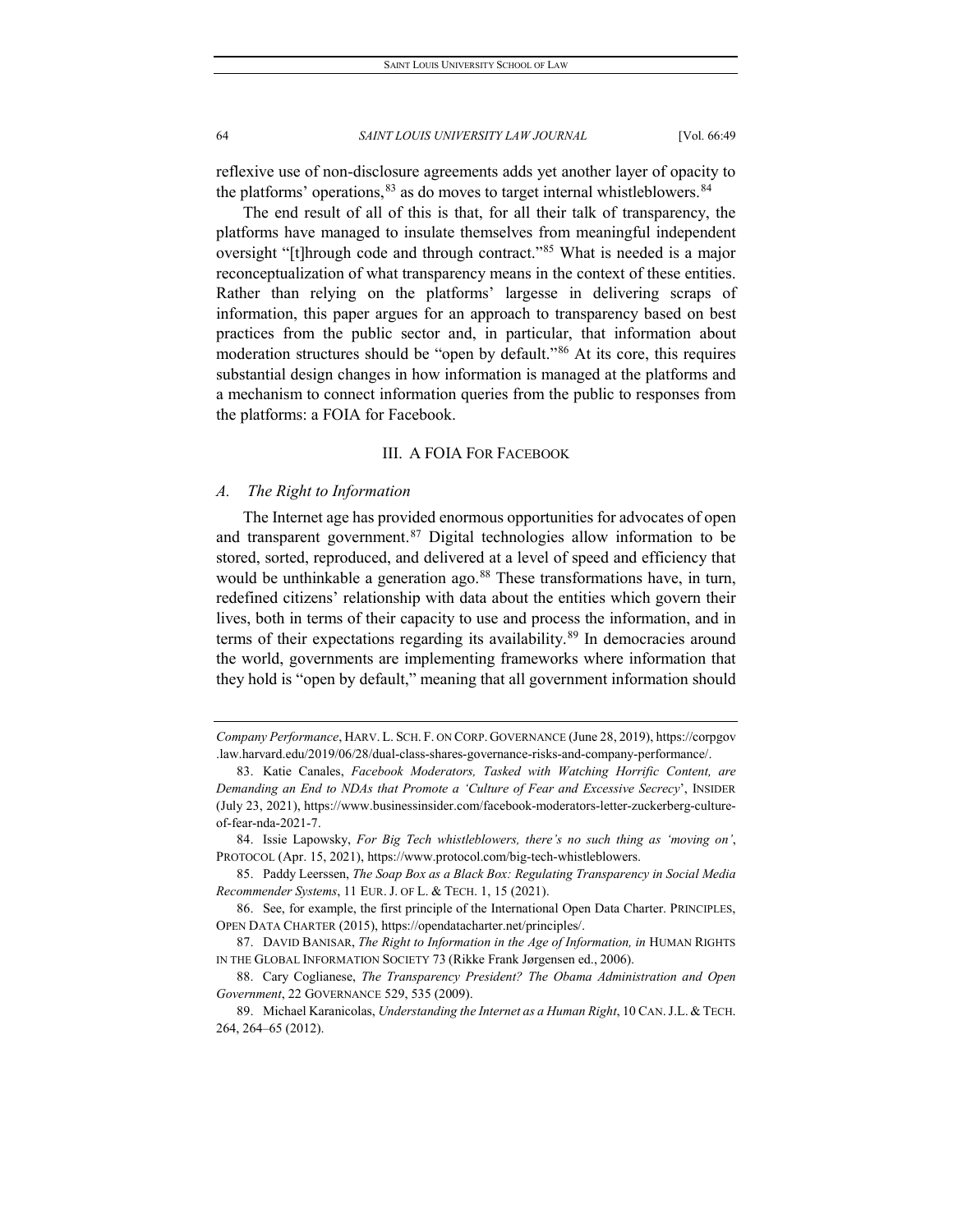be treated as accessible to the public, either through proactive disclosure or via information requesting mechanisms.<sup>[90](#page-17-0)</sup> This idea is at the core of most modern right to information legislation, and a foundational principle underlying the recognition of the right to information as a human right.<sup>[91](#page-17-1)</sup>

In practice, freedom of information or right to information legislation grants the public with a broad ability to either request specific documents that are in the hands of an agency to which the law applies (for instance, a copy of the budget for the previous fiscal year), or to formulate a question to which the agency must respond (for instance, "what proportion of police stops target visible minorities?").  $92$  This right of access is generally interpreted broadly, at least in the context of progressive laws.  $93$  However, the right of access is not absolute, and right to information or freedom of information laws will generally include a list of categories of material which may be legitimately withheld from the public, or which should be released in redacted form, such as information whose disclosure would be harmful to law enforcement, national security, or the privacy of a natural person.<sup>[94](#page-17-4)</sup>

Due to the political sensitivity that often accompanies information requests, another core principle of the right to information is that these systems should be administered with as much independence as possible, including through creating separate, specialized offices to handle requests and, ideally, an independent administrative oversight body to hear appeals against cases where information may have been wrongly withheld.<sup>[95](#page-17-5)</sup>

Right to information or freedom of information laws were recognized as one of the main precepts of good administration as early as 1996, and provide a number of key benefits to the institutions which enact them.<sup>[96](#page-17-6)</sup> These include promoting trust in institutions and improving their relations with the public.<sup>[97](#page-17-7)</sup> There is also evidence tying the implementation of freedom of information and

<span id="page-17-0"></span><sup>90.</sup> As of June 2021, twenty-four national governments and sixty-one cities and local governments have endorsed the International Open Data Charter, *supra* note 86, which includes a core commitment to making information open by default*.*

<span id="page-17-1"></span><sup>91.</sup> Claude Reyes et al. v. Chile, Merits, Reparations, and Costs, Judgement, Inter-Am. Ct. H.R. (ser. C) No. 151 (Sept. 19, 2006); Társaság A Szabadságjogokért v. Hungary, App. No. 37374/05, 53 Eur. H.R. Rep. 3 (2009).

<span id="page-17-2"></span><sup>92.</sup> TOBY MENDEL, FREEDOM OF INFORMATION: A COMPARATIVE LEGAL SURVEY 31 (2d ed. 2003).

<sup>93</sup>*. Id.*

<span id="page-17-4"></span><span id="page-17-3"></span><sup>94</sup>*. Id.* at 35–37; MICHAEL KARANICOLAS & TOBY MENDEL, CTR. FOR L. & DEMOCRACY, ENTRENCHING RTI: CONSTITUTIONAL PROTECTIONS OF THE RIGHT TO INFORMATION 6–8 (2012), www.law-democracy.org/wp-content/uploads/2012/04/Const-Report-with-Annex.pdf.

<sup>95.</sup> MENDEL, *supra* note 92, at 38.

<span id="page-17-6"></span><span id="page-17-5"></span><sup>96.</sup> Alasdair Roberts, *Structural Pluralism and the Right to Information*, 51 U. TORONTO L. J. 243, 244 (2001).

<span id="page-17-7"></span><sup>97.</sup> Maria Cucciniello & Greta Nasi, *Transparency for Trust in Government: How Effective is Formal Transparency?* 37 INT'L J. OF PUB. ADMIN. 911, 912 (2014).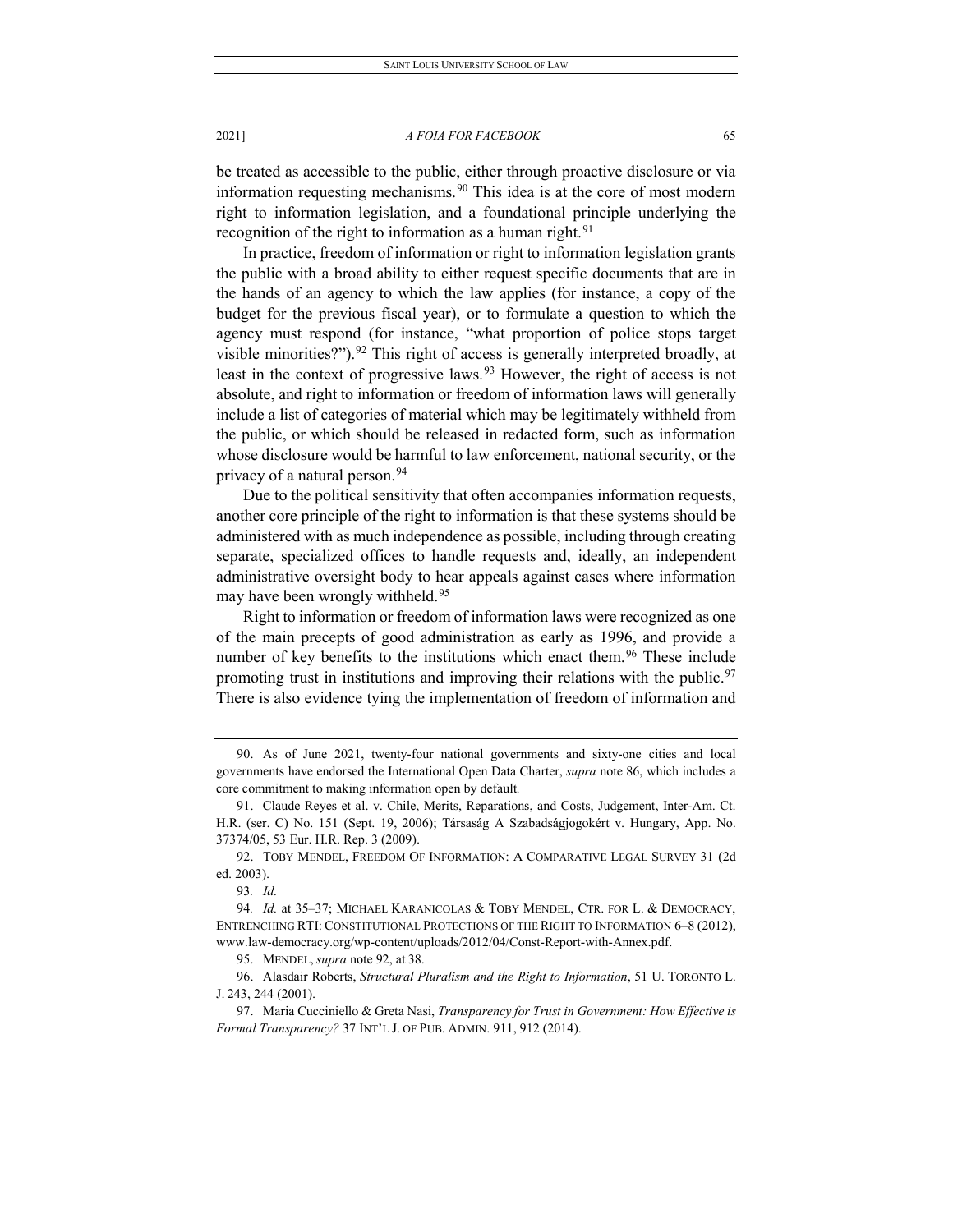right to information legislation to better administrative processes, by imposing greater discipline and rigor, and focusing decision-makers' minds on the need to be thorough and consider all relevant factors.<sup>[98](#page-18-0)</sup> Right to information and freedom of information legislation, where it exists, has also been employed as a key tool to rectify past wrongs or harms, such as human rights abuses.<sup>[99](#page-18-1)</sup> Similarly, it has become a critical avenue for exposing (and thereby providing an opportunity to rectify) mismanagement and corruption.<sup>[100](#page-18-2)</sup>

A key element underlying all of these benefits, which sets the requesting process apart from other forms of disclosure, is that it fosters a dialogue between the agency and the public, as opposed to the one-way flow of curated information that typifies most other transparency processes. Allowing external observers to request information on their terms and ask questions pulls the narrative in a direction which is more difficult for the agency to curate and control, providing a clearer avenue to illuminate emerging problems, including those which may not be evident to the agency itself.<sup>[101](#page-18-3)</sup> This supports institutional trust because, although the exposure of problems may be harmful to public perceptions in the short term, a widespread confidence that structural problems will be brought to light and addressed leads to improved attitudes regarding the integrity of the organization.[102](#page-18-4)

## *B. The Right to Information and the Private Sector*

Considering the scope and nature of benefits associated with a robust right to information or freedom of information system, it is surprising that there has been little academic attention paid to the possibility of applying such a framework to the context of online platforms, especially given the pressing need that these companies face to generate institutional trust (not to mention remedy

<span id="page-18-0"></span><sup>98.</sup> Australian Law Reform Commission, *Open Government: A Review of the Federal Freedom of Information Act 1982*, (Report No 77, December 1995) 8, https://www.ag.gov.au/sites/ default/files/2020-03/report-40.pdf.

<sup>99.</sup> BANISAR, *supra* note 87, at 74.

<span id="page-18-2"></span><span id="page-18-1"></span><sup>100</sup>*. See e.g.* Chetan Agrawal, *Right to Information: A Tool for Combating Corruption in India*, 3 J. OF MGMT. & PUB. POL'Y 26, 34 (2012); Anna Clark, *How an Investigative Journalist Helped Prove a City was Being Poisoned With its Own Water*, COLUM. JOURNALISM REV. (Nov. 3, 2015), https://www.cjr.org/united\_states\_project/flint\_water\_lead\_curt\_guyette\_aclu\_michigan.php; Phlis McGregor & Angela MacIvor, *Black People 3 Times More Likely to be Street Checked in Halifax, Police Say*, CBC NEWS (Jan. 9, 2017 6:00 AM), https://www.cbc.ca/news/canada/novascotia/halifax-black-street-checks-police-race-profiling-1.3925251.

<span id="page-18-3"></span><sup>101.</sup> Chetan Agrawal, *Right to Information: A Tool for Combating Corruption in India*, 3 J. OF MGMT. & PUB. POL'Y 26, 34 (2012).

<span id="page-18-4"></span><sup>102.</sup> A. J. Brown et al., *The Relationship between Transparency, Whistleblowing, and Public Trust, in* RESEARCH HANDBOOK ON TRANSPARENCY 30 (Padideh Ala'i & Robert G. Vaughn eds., 2014).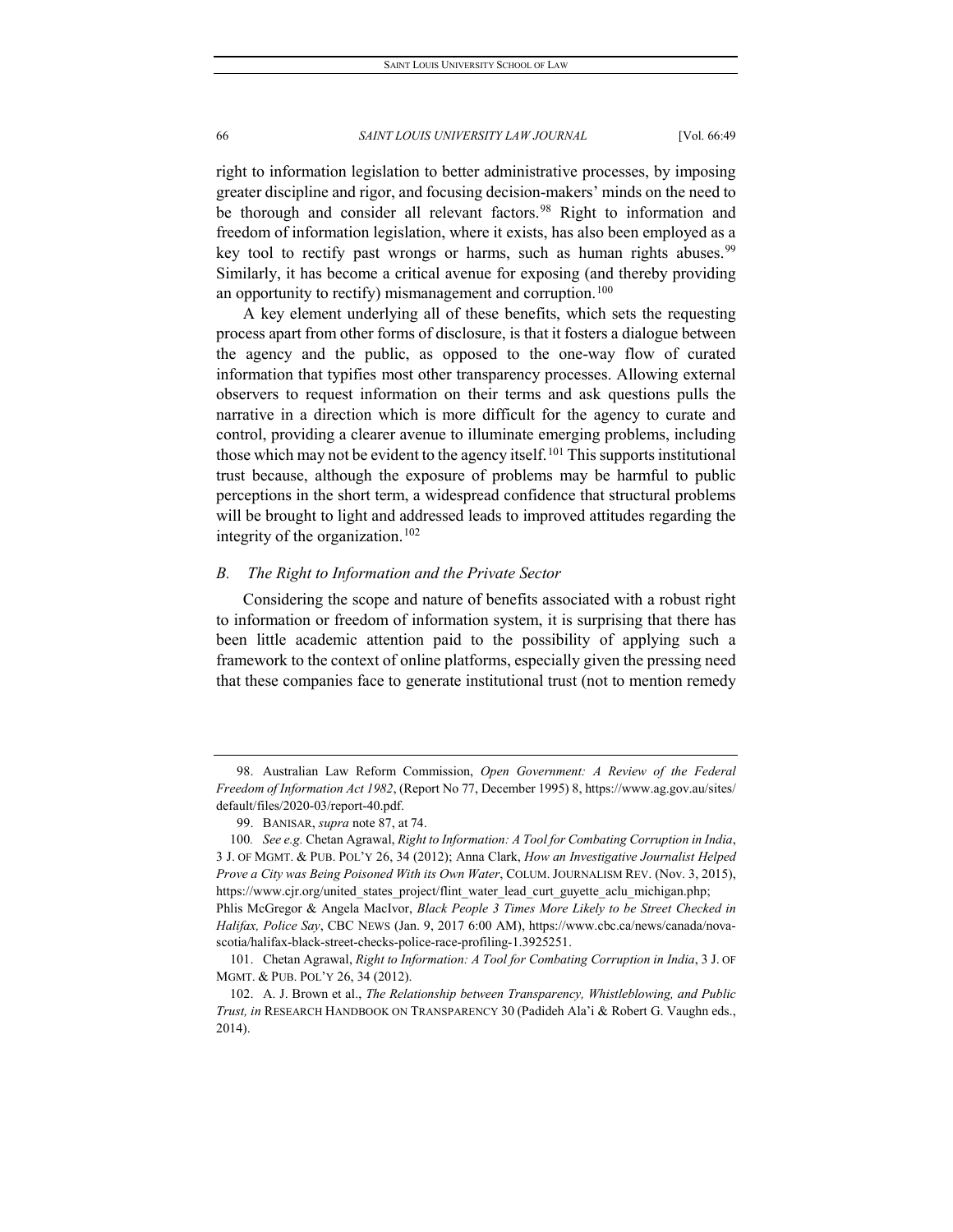the harms they have previously been connected to).<sup>[103](#page-19-0)</sup> Part of the reason for this may be that right to information or freedom of information systems are generally associated with governments, rather than private sector actors.<sup>[104](#page-19-1)</sup> However, while the main applicability of right to information or freedom of information laws are in the context of public sector institutions, there are a growing number of commercial and non-governmental entities which are subject to similar requirements.

The most obvious are state-owned enterprises, which are frequently subject to the same transparency standards as governments, including a requirement to respond to right to information requests.<sup>[105](#page-19-2)</sup> In at least ninety-seven countries, right to information or freedom of information laws extend even further and apply to some purely private sector entities, either because these entities receive or manage significant public resources or because they carry out a "public function."<sup>[106](#page-19-3)</sup> The definition of this latter category varies among the different laws, and can include, for example, the delivery of education, health, water, social services, or any other function that is contracted out from the government, or whose operations relate to the exercise of constitutional rights and freedoms, or which is otherwise undertaken as a natural monopoly.<sup>[107](#page-19-4)</sup> This is relevant to note not only insofar as it illustrates the broad compatibility between right to information rules and private sector entities, but also because, across much of the world, there is at least a colorable argument that existing right to information legislation already applies to the major online platforms in the context of their local operations, though it is unclear whether this has ever actually been tested.

In addition to instances where private sector entities have been brought under the umbrella of government right to information rules, there are a number of examples of independent entities which have established their own quasi-right to information structures, either because their activities intersect closely with core public interests, or in order to fulfil a perceived need to cultivate public legitimacy in their operations.<sup>[108](#page-19-5)</sup> The Internet Corporation for Assigned Names and Numbers ("ICANN"), a California-based not-for-profit public-benefit

<span id="page-19-0"></span><sup>103.</sup> David Kaye, *The Republic of Facebook*, JUST SEC. (May 6, 2020), https://www.justsecuri ty.org/70035/the-republic-of-facebook/.

<span id="page-19-1"></span><sup>104.</sup> Alasdair Roberts, *Structural Pluralism and the Right to Information*, 51 U. TORONTO L. J. 243, 244 (2001).

<span id="page-19-2"></span><sup>105</sup>*. See, e.g.,* The Freedom of Information Act, 5 U.S.C. § 552(f); Access to Information Act, R.S.C. 1985, c A-1 (Can.); Ley Federal de Transparencia y Acceso a la Información Pública Gubernamental, Código Civil [CC], art. 23, Diario Official de la Federación [DOF] 20-04-2015 (Mex.).

<span id="page-19-3"></span><sup>106</sup>*. Global Right to Information Rating: Indicator 12*, CTR. FOR L. & DEMOCRACY, https://www.rti-rating.org/country-data/by-indicator/12/ (last visited Sept. 1, 2021).

<span id="page-19-4"></span><sup>107</sup>*. Id*. (with particular reference to the entries for Armenia, South Africa, Rwanda, Sri Lanka, Ukraine, Kazakhstan, Kenya, and Kyrgyzstan).

<span id="page-19-5"></span><sup>108</sup>*. See, e.g., Bylaws for Internet Corporation for Assigned Names and Numbers*, ICANN § 1.2 (Nov. 28, 2019), https://www.icann.org/resources/pages/governance/bylaws-en.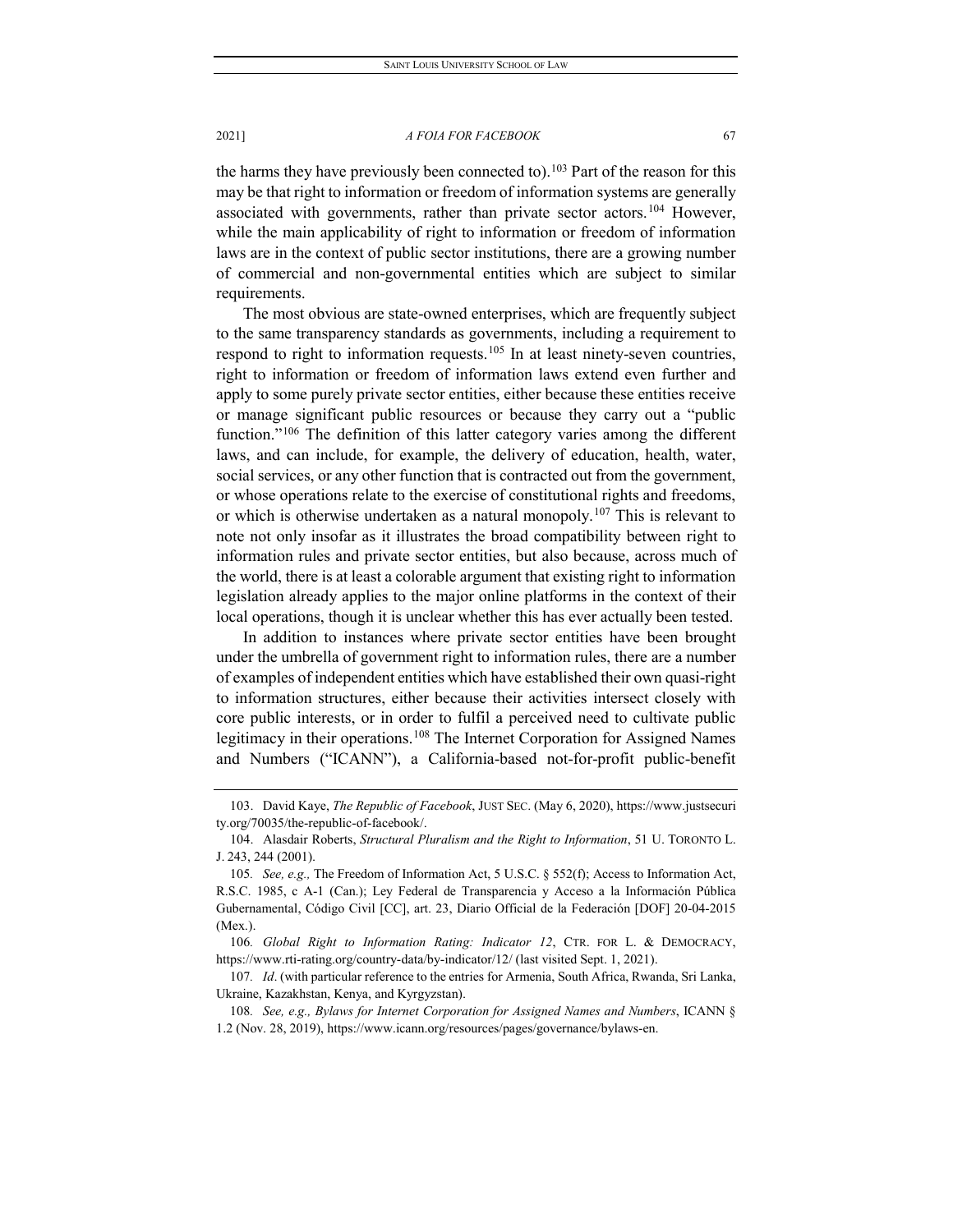corporation which coordinates the global domain name system, has its own requesting mechanism which is roughly analogous to a governmental model.<sup>[109](#page-20-0)</sup> The Documentary Information Disclosure Policy ("DIDP") allows members of the public to request information concerning ICANN's operational activities "unless there is a compelling reason for confidentiality," as enumerated in the organization's "Defined Conditions for Nondisclosure."[110](#page-20-1) These include a number of exceptions which run parallel to what one might find in a typical right to information law, such as for attorney-client privilege, information "likely to endanger the life, health, or safety of any individual," or information from vexatious requesters.[111](#page-20-2) However, there are also some exceptions which are specific to ICANN's unique position, such as information regarding "changes, modifications, or additions to the [Internet's] root zone."[112](#page-20-3)

A number of international financial institutions, particularly development banks, also have their own mechanisms for facilitating public requests.<sup>113</sup> For the most part, these too tack roughly to what one might expect from a governmental right to information system, including the ability to receive requests from any member of the public, a presumption of openness, and a limited and specific list of exceptions where information may be refused based on enumerated harms that are likely to flow from disclosure.[114](#page-20-5) As with ICANN, there are a number of exceptions within these access to information policies that are tied to the banks' unique context, particularly concerning financial or other commercially sensitive information.<sup>[115](#page-20-6)</sup>

To sum up, although most right to information or freedom of information systems apply primarily to the public sector, there are a number of instances where private sector commercial entities incorporate a similar presumption of openness into their functions, alongside a broad public right of access. This can either be because they have been compelled by law to adopt this posture, or

<span id="page-20-1"></span><span id="page-20-0"></span><sup>109.</sup> ICANN DOCUMENTARY INFORMATION DISCLOSURE POLICY (Feb. 25, 2012), https://www.icann.org/resources/pages/didp-2012-02-25-en.

<sup>110</sup>*. Id*.

<sup>111</sup>*. Id*.

<sup>112</sup>*. Id*.

<span id="page-20-4"></span><span id="page-20-3"></span><span id="page-20-2"></span><sup>113.</sup> MICHAEL KARANICOLAS & TOBY MENDEL, CTR. FOR L. & DEMOCRACY, OPENNESS POLICIES OF THE INTERNATIONAL FINANCIAL INSTITUTIONS: FAILING TO MAKE THE GRADE WITH EXCEPTIONS 1, 19–22 (2012), https://www.law-democracy.org/wp-content/uploads/2012/01/IFI-Research-Online-HQ.pdf.

<span id="page-20-5"></span><sup>114.</sup> WORLD BANK, THE WORLD BANK POLICY ON ACCESS TO INFORMATION 2–3 (July 1, 2015), https://documents1.worldbank.org/curated/en/391361468161959342/pdf/548730Access0I 1y0Statement01Final1.pdf; ASIAN DEV. BANK, ACCESS TO INFORMATION POLICY (Sept. 28, 2018), https://www.adb.org/sites/default/files/institutional-document/450636/access-informationpolicy.pdf; INTER-AM. DEV. BANK, ACCESS TO INFORMATION POLICY 3 (Apr. 26, 2010), idbdocs .iadb.org/wsdocs/getdocument.aspx?docnum=35167427.

<span id="page-20-6"></span><sup>115</sup>*. See e.g.,* WORLD BANK, *supra* note 114, at § 17; INTER-AMERICAN DEV. BANK, *supra* note 114, at § 4.1(e), (f), (h).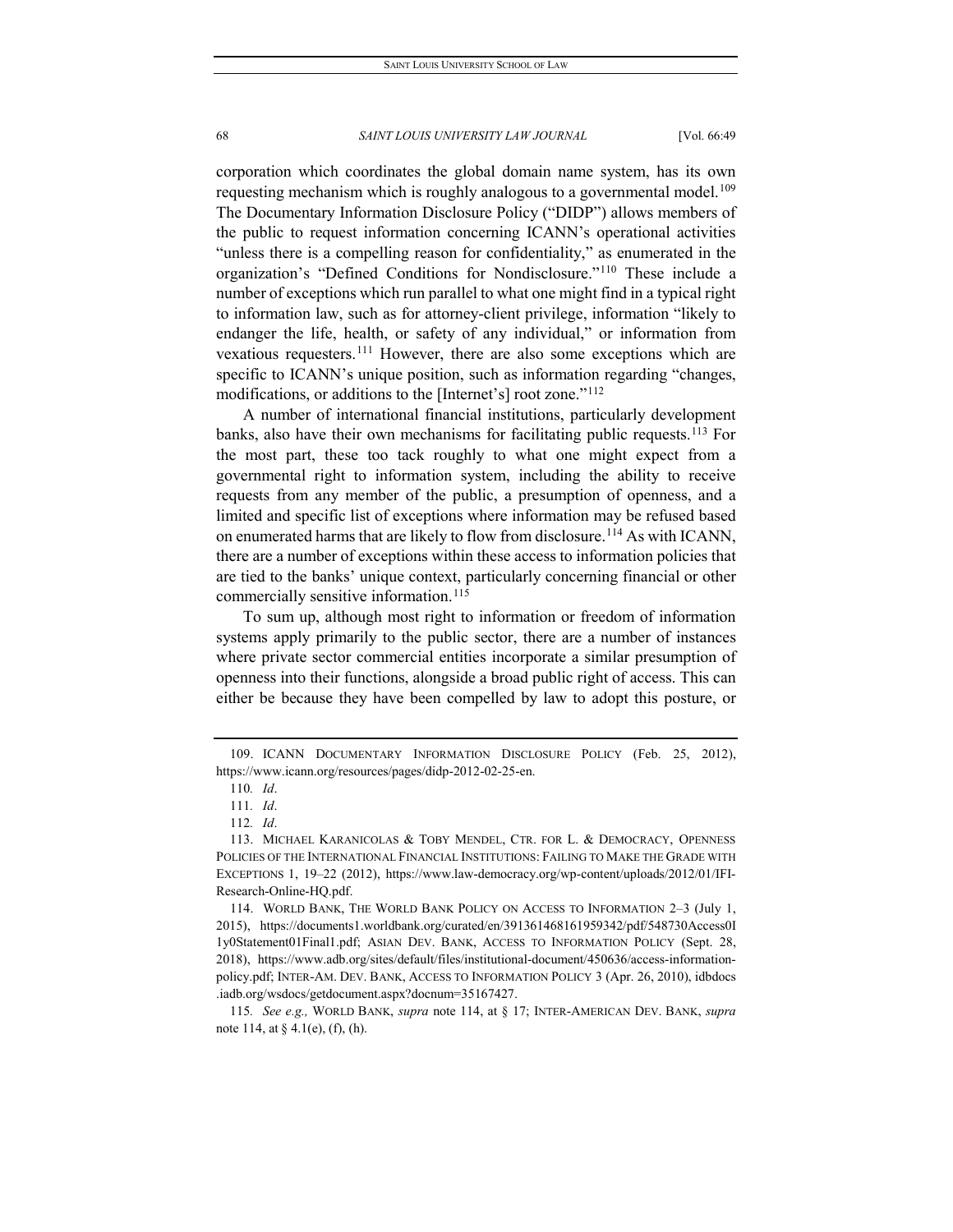because they have independently developed their own, bespoke mechanism for receiving access requests. Although there are, at present, no online platforms which incorporate a requesting mechanism into their operations, the structural and public benefits of the right to information are closely related to the current challenges associated with major platforms. These include gaps in public trust and accountability,  $116$  a significant need to account for harms that have taken place,[117](#page-21-1) and more than anything else, a strong institutional imperative to boost the engagement of external stakeholders in their decision-making processes in order to prevent such harms from happening again, and to improve the targeting of moderation systems at the local level.<sup>[118](#page-21-2)</sup>

None of this is to suggest that the implementation of a presumption of openness, or of a requesting mechanism, would be an easy transition for the platforms. Real, meaningful transparency is always a difficult sell for the people being subjected to it.<sup>[119](#page-21-3)</sup> In the political realm, "transparency for thee but not for me" is a common aphorism.<sup>[120](#page-21-4)</sup> Opposition leaders often change course dramatically on the importance of transparency after they join the government or majority.<sup>[121](#page-21-5)</sup> Private sector corporations, which are naturally risk averse, may

<span id="page-21-4"></span>120. Josh Gerstein, *Transparency for Thee, But Not For Me?*, POLITICO (Oct. 31, 2014), https://www.politico.com/blogs/under-the-radar/2014/10/transparency-for-thee-but-not-for-me-197939; Doug Bandow, *Transparency for Thee But Not for Me*, CATE INST. (Apr. 27, 2009), https://www.cato.org/blog/transparency-thee-not-me; Bryan Berky, *Chuck Schumer's View of Transparency: For Thee, But Not for Me*, WASH. EXAM'R (May 4, 2018), https://www.washington examiner.com/opinion/op-eds/chuck-schumers-view-of-transparency-for-thee-but-not-for-me.

<span id="page-21-5"></span>121. Alexander Quon, *N.S. Premier Calls 2013 Election Promise a 'Mistake,' Experts Say it Shows Lack of Commitment to Transparency*, GLOB. NEWS (Oct. 18, 2018), https://globalnews.ca/ news/4441947/government-transparency-ns-mcneil/; Elizabeth Thompson, *Access to Information Law Changes Won't Open up PMO, Cabinet Offices*, CBC NEWS (June 19, 2017), https://www.cbc .ca/news/politics/access-information-government-secrecy-1.4167681.

<span id="page-21-0"></span><sup>116</sup>*. See e.g. American views: Trust, Media and Democracy*, KNIGHT FOUND. (Jan. 16, 2018), https://knightfoundation.org/reports/american-views-trust-media-and-democracy/; Herb

Weisbaum, *Trust in Facebook Has Dropped by 66 Percent Since The Cambridge Analytica Scandal*, NBC NEWS (updated Apr. 18, 2018), https://www.nbcnews.com/business/consumer/trustfacebook-has-dropped-51-percent-cambridge-analytica-scandal-n867011.

<span id="page-21-1"></span><sup>117</sup>*. See e.g.* Jenny Domino, *Gambia v. Facebook: What the Discovery Request Reveals about Facebook's Content Moderation*, JUST SEC. (July 6, 2020), https://www.justsecurity.org/71157/ gambia-v-facebook-what-the-discovery-request-reveals-about-facebooks-content-moderation/.

<span id="page-21-2"></span><sup>118.</sup> Alison Taylor et al., *Is Stakeholder Engagement the Key to Successful Community Standards?,* BUS. FOR SOCIAL RESP. (June 19, 2019), https://www.bsr.org/en/our-insights/blogview/stakeholder-engagement-key-to-successful-community-standards-social-media.

<span id="page-21-3"></span><sup>119</sup>*. See e.g.* Kira Goldenberg, *Obama's Broken Promises on Transparency*, COLUM. JOURNALISM REV. (Oct. 10, 2013), https://archives.cjr.org/behind\_the\_news/cjp\_report\_on\_us \_press\_freedom.php; *Justin Trudeau's Promise of Transparency is Starting to Look Empty: Editorial*, TORONTO STAR (Mar. 23, 2017), https://www.thestar.com/opinion/editorials/2017/ 03/23/justin-trudeaus-promise-of-transparency-is-starting-to-look-empty-editorial.html.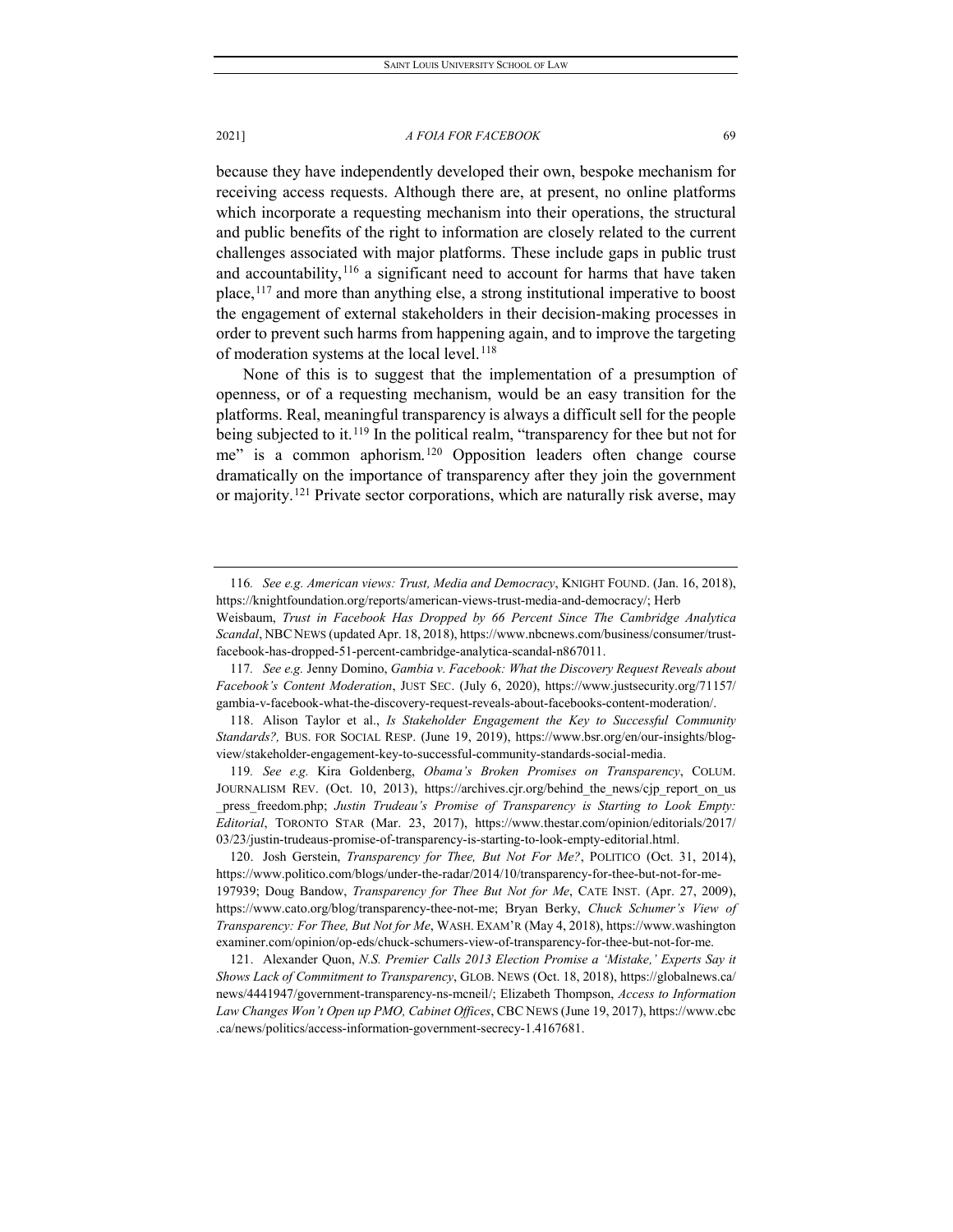balk at measures that open up politically sensitive processes to greater public scrutiny, or even to legal liability.<sup>[122](#page-22-0)</sup>

As a consequence, getting a system which dramatically reconceptualizes the scope of transparency at major online platforms would likely require some intervention from governments, either through indirect forms of pressure,  $123$  or through a direct legislative mandate, as the European Union appears to be considering through their proposed Digital Services Act.[124](#page-22-2) In the American context, there are a number of existing legislative proposals which mandate greater transparency from platforms by tying these changes to intermediary liability protections, though as of yet, none contemplate a requesting mechanism as part of these changes.<sup>[125](#page-22-3)</sup> Moreover, such a regulatory move would likely attract a challenge on First Amendment grounds, alleging that it represented a form of compelled speech, whose outcome would be difficult to predict.<sup>[126](#page-22-4)</sup>

Ultimately, the focus of this paper is on exploring the policy-changes which necessitate a reconceptualization of how platform transparency is implemented, and on making the case for the benefits of a requesting mechanism as part of that recalibration. The specific political or advocacy process by which platforms might be cajoled into accepting such a significant operational reform is beyond the scope of this analysis. However, the next section considers how a requesting mechanism might be developed which adapts to the specific context in which the platforms operate, and which, as far as possible, mitigates potential objections to its implementation.

## *C. Developing a Framework for Implementation*

Among the private sector entities which have implemented an information requesting mechanism, the procedures for access usually cleave closely to what one might find in a government-side freedom of information or right to information system. Typically, a member of the public merely needs to send a written query, usually via email or an automated electronic form, which specifies

<span id="page-22-0"></span><sup>122.</sup> Facebook's pushback against even limited requests for data regarding its operations in Myanmar are a good illustration of this challenge. *See* Poppy McPherson, *Facebook rejects request to release Myanmar officials' data for genocide case*, REUTERS (Aug. 6, 2020), https://www.reuters .com/article/us-myanmar-facebook-idUSKCN2521PI.

<sup>123.</sup> Derek E. Bambauer, *Against Jawboning*, 100 MINN. L. REV. 50, 57 (2015).

<span id="page-22-2"></span><span id="page-22-1"></span><sup>124</sup>*. European Commission Proposal for a Regulation of the European Parliament and of the Council on a Single Market For Digital Services (Digital Services Act) and amending Directive 2000/31/EC*, at arts. 12, 23, 31, COM (2020) 825 final (Dec. 15, 2020).

<span id="page-22-3"></span><sup>125</sup>*. See*, *e.g.*, Platform Accountability and Consumer Transparency Act, S. 4066, 116th Cong. (2020).

<span id="page-22-4"></span><sup>126.</sup> Robert Post, *NIFLA and the Construction of Compelled Speech Doctrine*, IND. L. J. (forthcoming), https://papers.ssrn.com/sol3/papers.cfm?abstract\_id=3798562; *see also* Meese v. Keene, 481 U.S. 465, 480 (1987).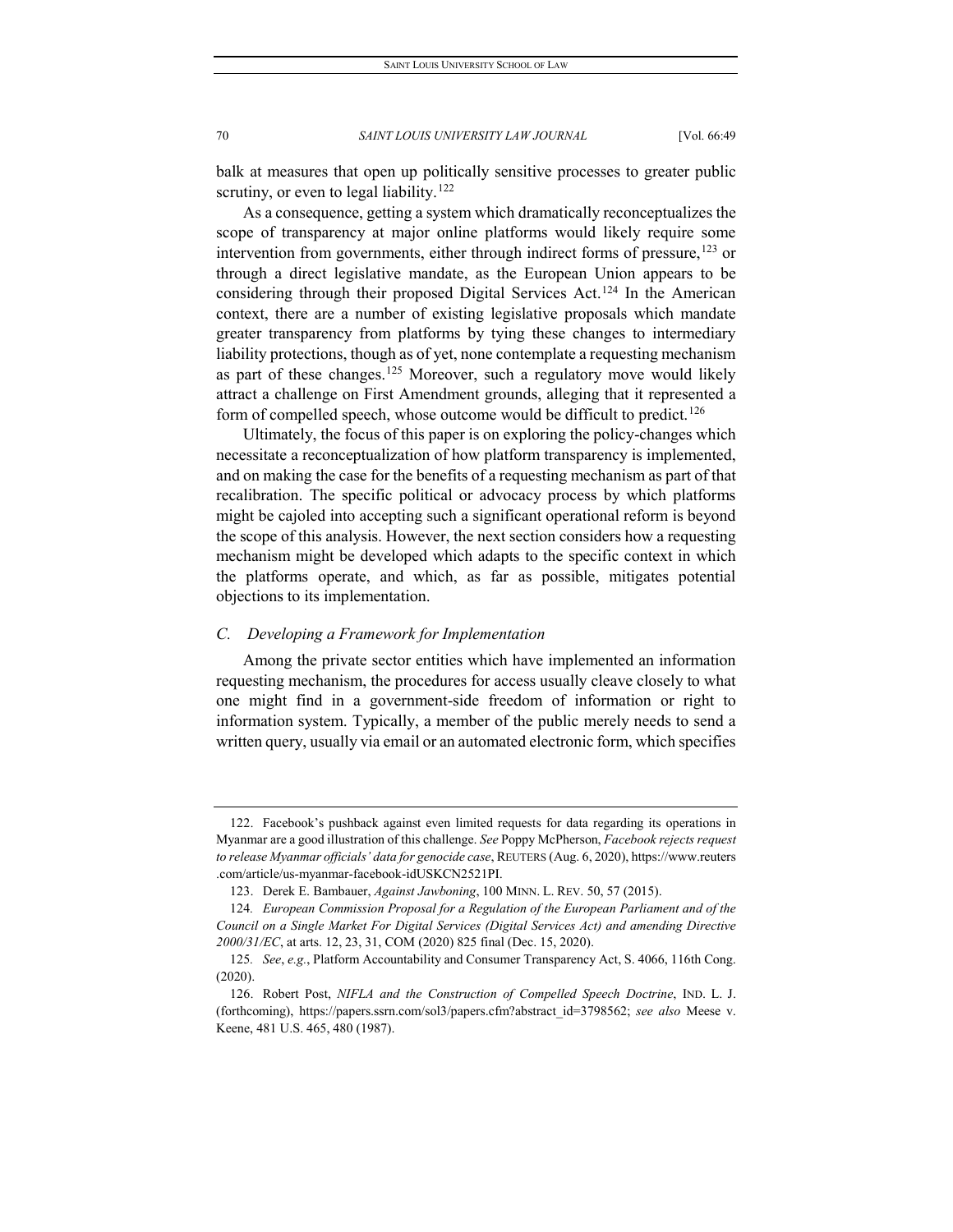the document or information under request.<sup>[127](#page-23-0)</sup> Following receipt of the request, the entity commits to respond within a particular timeframe, often thirty calendar days or twenty business days, by either disclosing the information under request or informing the requester that they are withholding the information due to a particular exception to disclosure.<sup>[128](#page-23-1)</sup> The basic structure of the mechanism is relatively simple, though behind the scenes there is significant organizational and records' management work that needs to take place in order for it to function effectively.<sup>[129](#page-23-2)</sup>

Given the massive public interest in the platforms' operations, which likely far outstrips the level of engagement that entities like ICANN or the World Bank attract, there are likely to be additional concerns as to the scale of requests that these companies might need to deal with, particularly in the immediate aftermath of adopting a requesting policy. One potential avenue to mitigate this would be to impose user fees on the system, which is an approach that governments themselves have employed.<sup>[130](#page-23-3)</sup> While there are concerns with this strategy in a public sector context, insofar as it suggests that public bodies are failing to properly resource a core democratic accountability function, the unique size and scale in which platforms operate, as well as their commercial context, may make it more palatable as a means of controlling the flow of requests.[131](#page-23-4) Two other potential strategies to mitigate this challenge, both of which appear in various other models, are to allow for the dismissal of "frivolous" or "vexatious" requests, and to provide certain limits as to the scope and scale of information under request, in order to keep the queries manageable.<sup>[132](#page-23-5)</sup> The information management demands associated with moving to an "open by default" framework may also mean that it would be a good idea to bar retroactive requests, and only allow requests for material which was generated after the new policy came into effect, though there are potential tradeoffs to this strategy, insofar as it limits value of information requests to address harms that platforms may have previously been culpable for.

<span id="page-23-0"></span><sup>127</sup>*. See*, *e.g.*, *Information Request*, INTER-AMERICAN DEV. BANK, https://www.iadb.org/en/ access-information/information-request (last visited Dec. 21, 2021); ICANN DOCUMENTARY INFORMATION DISCLOSURE POLICY, *supra note* 109; WORLD BANK, *supra* note 114.

<span id="page-23-1"></span><sup>128.</sup> ICANN DOCUMENTARY INFORMATION DISCLOSURE POLICY, *supra note* 109; WORLD BANK*, supra note* 114; INTER-AM. DEV. BANK, *supra note* 114. Both government and nongovernment requesting policies frequently contain provisions for this time period to be extended if necessary.

<span id="page-23-2"></span><sup>129</sup>*. See* Julie Brooks, *Perspectives on the Relationship between Records Management and Information Governance,* 29 RECORDS MGMT. J. 5, 14 (2019).

<span id="page-23-3"></span><sup>130.</sup> Kristy Kirkup, *Suzanne Legault warns MPs against raising access-to-information user fees*, CBC NEWS (Dec. 5, 2014), https://www.cbc.ca/news/politics/suzanne-legault-warns-mpsagainst-raising-access-to-information-user-fees-1.2862491.

<sup>131.</sup> MENDEL, *supra* note 92, at 38–39.

<span id="page-23-5"></span><span id="page-23-4"></span><sup>132.</sup> ICANN DOCUMENTARY INFORMATION DISCLOSURE POLICY, *supra note* 109; Access to Information Act, R.S.C. 1985, c. A-1, § 6.1 (Can.).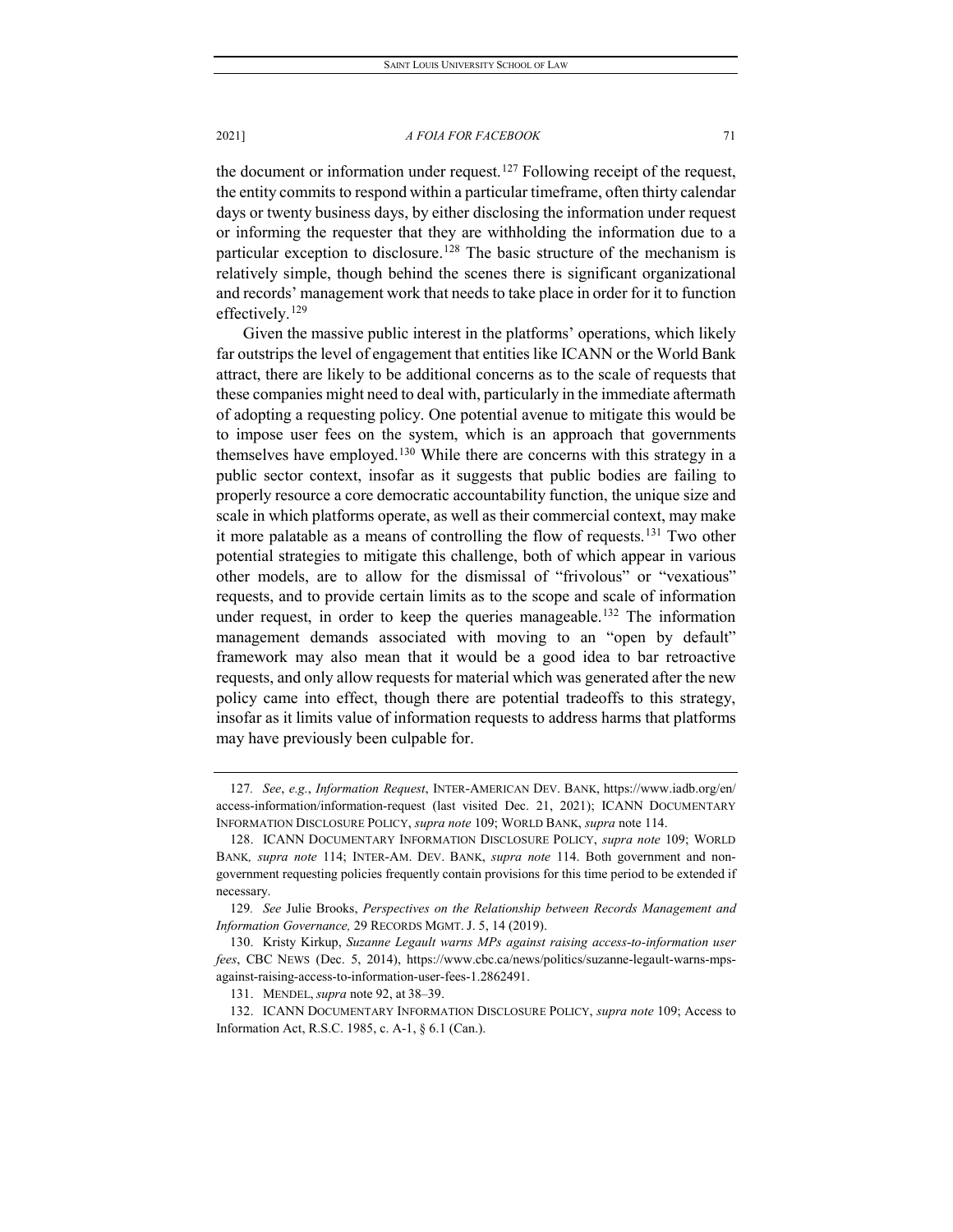Probably the most conceptually difficult task related to developing an information requesting mechanism for platforms revolves around the exceptions to disclosure. Among governments, there is a fairly well-established body of international standards for defining these conditions.[133](#page-24-0) Where nongovernmental entities have adopted these systems, however, they often include exceptions which are materially different from those that the governments rely on, such as ICANN's specific exception for information related to "changes, modifications, or additions to the [Internet's] root zone."[134](#page-24-1) In the case of the platforms, there may need to be special care related to the disclosure of information about moderation decision-making which would allow bad actors to "game" the system, particularly with regard to the design of automated moderation processes.<sup>[135](#page-24-2)</sup> While this is a significant concern, it is worth noting that it roughly parallels a similar calculus which takes place in public sector contexts every day, with regard to law enforcement information, and the risk that disclosing operational information will make it easier for criminals to escape detection or prosecution.[136](#page-24-3) In order to address this problem, right to information laws typically include some kind of exception for information whose disclosure would cause meaningful harm to the efficacy of law enforcement efforts.<sup>[137](#page-24-4)</sup> However, while there may be information under request which needs to be withheld or redacted under this exception, the calculus, in a law enforcement context, has generally been that the broader public interest is better served by subjecting these agencies to requests, rather than carving them off from the scope of freedom of information or right to information legislation entirely.<sup>[138](#page-24-5)</sup> While making this case in a private sector context is naturally more difficult, the same basic reasoning should hold true. This is a tension which will always exist in enforcement efforts, which are easier for authorities to operate if the system is flexible and vague enough to suit their whims, though with obvious tradeoffs in terms of perceived legitimacy and procedural fairness.[139](#page-24-6) For exactly this reason, clarity, around both the letter of the rule and how it will be implemented,

<sup>133.</sup> KARANICOLAS & MENDEL, *supra* note 94, at 6–8.

<sup>134.</sup> ICANN DOCUMENTARY INFORMATION DISCLOSURE POLICY, *supra note* 109*.*

<span id="page-24-2"></span><span id="page-24-1"></span><span id="page-24-0"></span><sup>135.</sup> The veracity or legitimacy of this claim is discussed in FRANK PASQUALE, THE BLACK BOX SOCIETY: THE SECRET ALGORITHMS THAT CONTROL MONEY AND INFORMATION 3 (2015); *see also* Nicholas Diakopoulos, *Accountability in Algorithmic Decision Making*, 59 COMM. OF THE ACM 56, 62 (2016).

<span id="page-24-3"></span><sup>136.</sup> A. Jay Wagner, *A Secret Police: The Lasting Impact of the 1986 FOIA Amendments*, 23 COMM. L. & POL'Y 387, 388 (2018).

<sup>137</sup>*. See*, *e.g.*, 5 U.S.C. § 552(b)(7) (2000).

<span id="page-24-6"></span><span id="page-24-5"></span><span id="page-24-4"></span><sup>138.</sup> Louise Cooke & Paul Sturges, *Police and media relations in an era of freedom of information*, 19 POLICING & SOC'Y 410 (2009); Wagner, *supra* note 136; David Cuillier, *The People's Right to Know: Comparing Harold L. Cross' PreFOIA World to Post-FOIA Today*, 21 COMM. L. & POL'Y 433, 461 (2016).

<sup>139.</sup> Musser v. Utah, 333 U.S. 95, 97 (1948).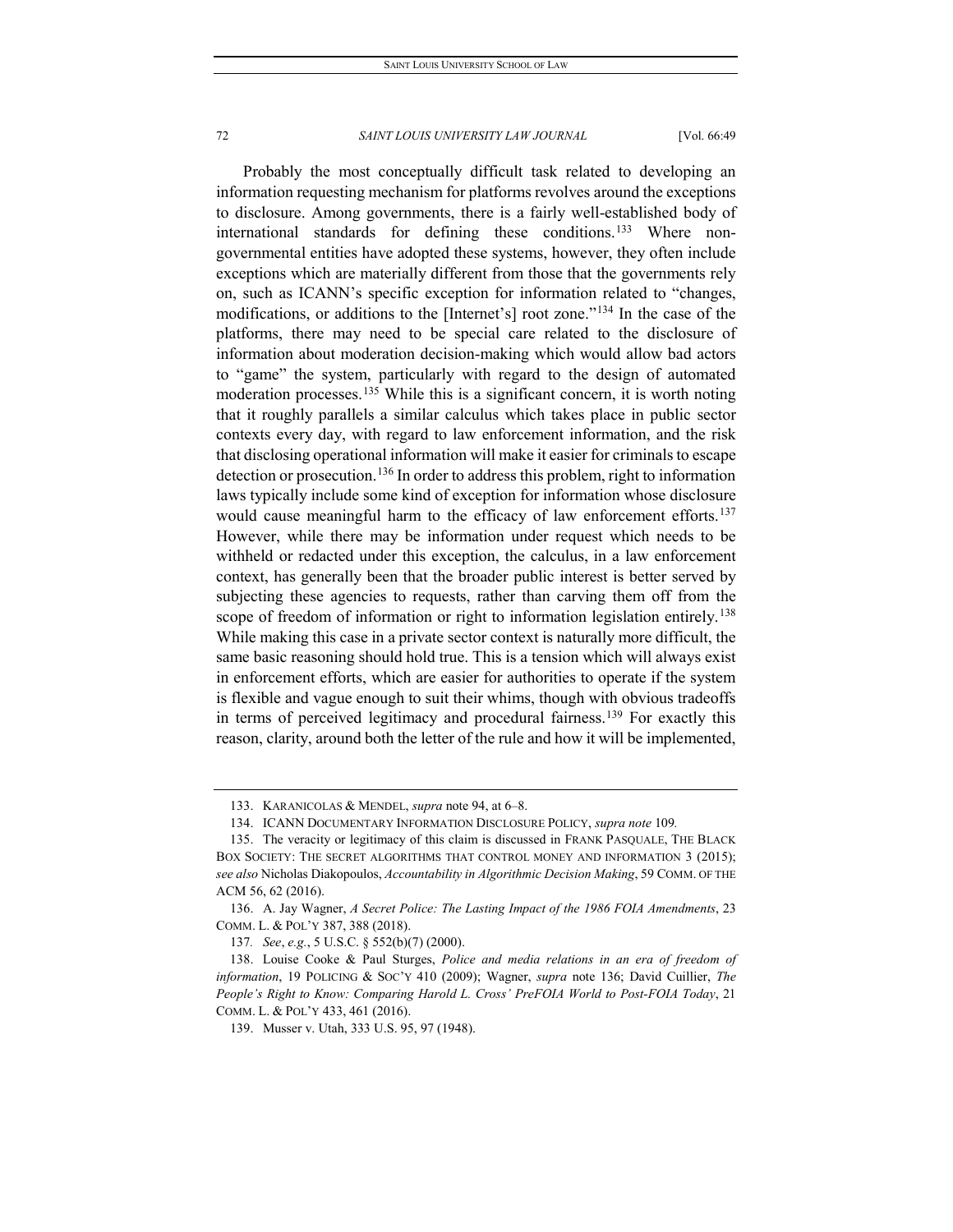is a cardinal rule of international human rights law with regard to freedom of expression.<sup>[140](#page-25-0)</sup>

A similar challenge exists around protecting user privacy. This is a tension which platforms are constantly navigating, particularly since the Cambridge Analytica firestorm, which gave rise to parallel demands for better safeguards for personal information and for more transparency.<sup>[141](#page-25-1)</sup> Daphne Keller has also convincingly noted that there can be a particular tension here, insofar as pressure for platforms to provide more details into how they moderate content can lead them to track more, creating additional privacy risks.<sup>[142](#page-25-2)</sup> However, while there are unique aspects to the platforms' context, the broader challenge of protecting privacy in the context of an information structure which is "open by default" is nothing new. Public sector entities are often responsible for collecting and processing vast amounts of sensitive personal data, and in most developed democracies, these entities must do so while also adhering to applicable freedom of information or right to information rules. Moreover, while there is a real tension at the core of this dynamic which must be carefully mitigated, platforms have a tendency to conflate real privacy concerns with their own business interests, with the former used as a shield to deflect against disclosures which are counter to a company's public relations or commercial interests.<sup>[143](#page-25-3)</sup>

One additional aspect of the exceptions to disclosure which deserves special consideration is around trade secrets. Again, this is not unique to the platforms, as government freedom of information systems have to evaluate the sensitivity of private sector commercial information on a daily basis.<sup>[144](#page-25-4)</sup> However, an important element of this dynamic, as it exists among more progressive right to information legislation, is that while commercial entities may object to the disclosure of particular materials in government hands, the final decision of whether or not to release them rests with the public body (and, ultimately, with the court, or the relevant specialized oversight body, should it come to that).<sup>[145](#page-25-5)</sup> The challenge that a platform may face in fairly applying a test regarding the

<span id="page-25-0"></span><sup>140.</sup> U.N. Hum. Rts. Comm., General Comment 34, at art. 19, Freedoms of Opinion and Expression, U.N. Doc. CCPR/C/GC/34 (2011), https://www2.ohchr.org/english/bodies/hrc/docs/ gc34.pdf.

<span id="page-25-1"></span><sup>141.</sup> Harry Davies, *Ted Cruz Using Firm that Harvested Data on Millions of Unwitting Facebook Users*, GUARDIAN (Dec. 11, 2015), https://www.theguardian.com/us-news/2015/dec/11/ senator-ted-cruz-president-campaign-facebook-user-data.

<span id="page-25-2"></span><sup>142.</sup> Daphne Keller, *Some Humility About Transparency*, CTR. FOR INTERNET & SOC'Y BLOG (Mar. 19, 2021, 3:09 AM), https://cyberlaw.stanford.edu/blog/2021/03/some-humility-abouttransparency.

<span id="page-25-3"></span><sup>143.</sup> Wojciech Wiewiorówski, European Data Prot. Supervisor, *A Preliminary Opinion on Data Protection and Scientific Research*, at 1, 5, 6 (Jan. 6, 2020), https://edps.europa.eu/sites/edp/ files/publication/20-01-06\_opinion\_research\_en.pdf.

<span id="page-25-5"></span><span id="page-25-4"></span><sup>144.</sup> Deepa Varadarajan, *Business Secrecy Expansion and FOIA*, 68 UCLA L. REV. (forthcoming).

<sup>145</sup>*. Id.*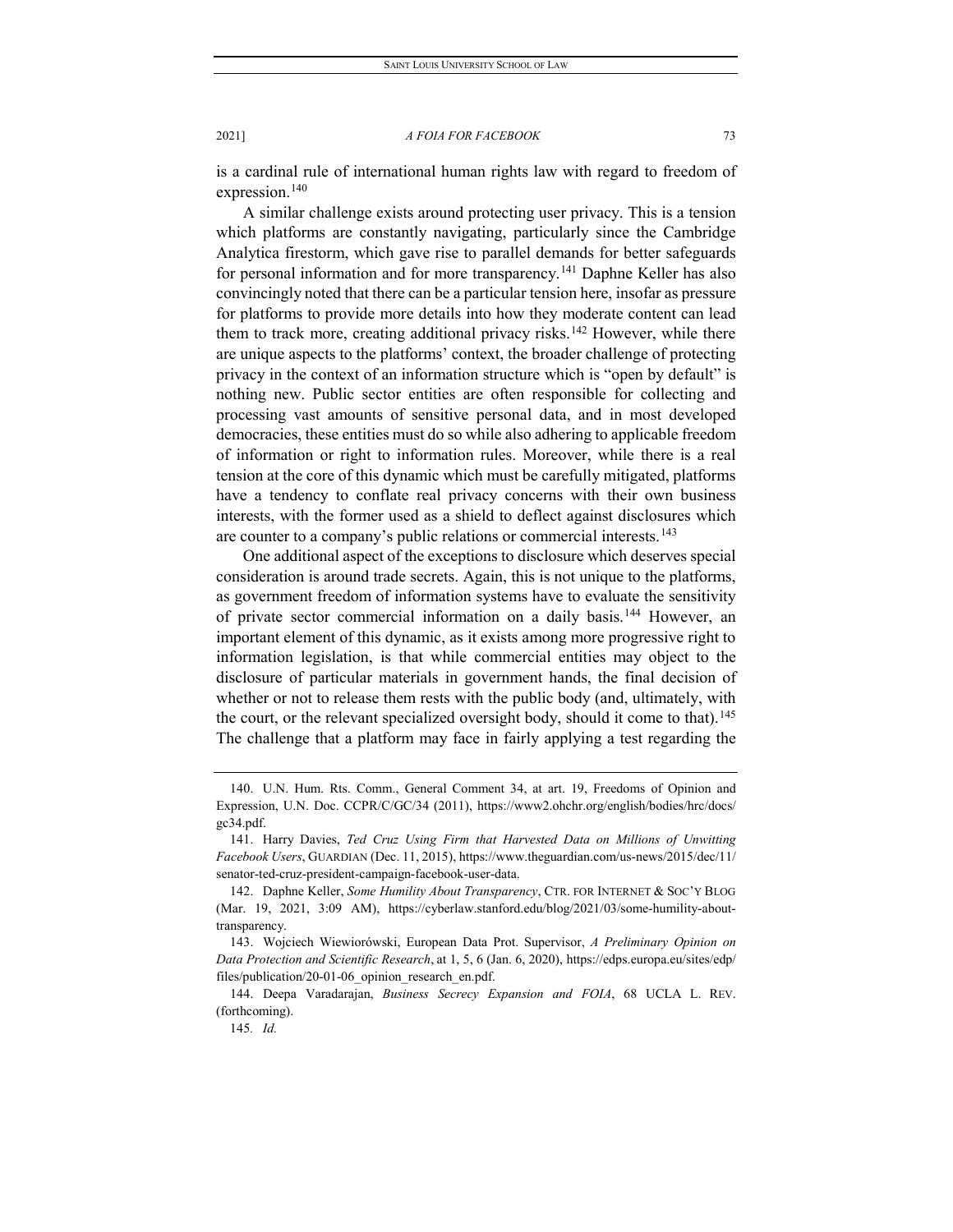commercial sensitivity of its own materials reinforces the need to build a measure of independence into disclosure structures, as is addressed in the next section.

## *D. The Facebook Transparency Board*

As any journalist or researcher who has spent time grappling with America's FOIA system can tell you, simply having a law on the books does not mean it will be implemented in the spirit of promoting strong transparency.<sup>[146](#page-26-0)</sup> The intent of the law, and the way that it is implemented, can be miles apart.<sup>[147](#page-26-1)</sup> Even carefully drafted transparency structures may provide sufficient wiggle room for recalcitrant officials to avoid disclosing material that they want to keep secret.<sup>148</sup> Good right to information laws are often designed in an almost adversarial manner, on the understanding that some offices will use any possible legal avenue to skirt their obligations.<sup>[149](#page-26-3)</sup>

Better practice in the public sector is to delegate disclosure decisions to a specialized administrative body (an information office), and to allow for appeals against adverse disclosure decisions to an independent oversight body, typically an information commission or commissioner, though other regulators are sometimes tasked with this duty.<sup>[150](#page-26-4)</sup> At ICANN, a requester who is unsatisfied with the organization's response to an information request can pursue an independent third-party review of the decision through the Independent Review Process spelled out in that organization's bylaws.<sup>[151](#page-26-5)</sup> Likewise, the Inter-American Development Bank has constituted an Access to Information Policy External Review Panel to perform a similar function around information requests they receive.[152](#page-26-6)

In a public sector context, a number of key values inform how this body should be constituted, with the most important being the availability of adequate and independently allocated resources, protection against interference through security of tenure and an independent appointments process, and the power to

<sup>146.</sup> Margaret B. Kwoka, *First-Person FOIA*, 127 YALE L. J. 2204, 2247 (2018).

<sup>147</sup>*. Id.*

<sup>148.</sup> David Cuillier, *supra* note 138.

<span id="page-26-3"></span><span id="page-26-2"></span><span id="page-26-1"></span><span id="page-26-0"></span><sup>149.</sup> One particularly extreme example is Bangladesh's law, which allows non-compliant officials to be personally fined if they fail to comply with their obligations. Right to Information Act (2009), § 27 (Bang.).

<span id="page-26-4"></span><sup>150.</sup> Michael Karanicolas & Margaret B. Kwoka, *Overseeing Oversight*, 54 CONN. L. REV. (forthcoming), https://papers.ssrn.com/sol3/papers.cfm?abstract\_id=3927852.

<span id="page-26-5"></span><sup>151</sup>*. Bylaws for Internet Corporation for Assigned Names and Numbers*, ICANN § 4.3 (Nov. 28, 2019), https://www.icann.org/resources/pages/governance/bylaws-en.

<span id="page-26-6"></span><sup>152.</sup> AMERICAN DEV. BANK, ACCESS TO INFORMATION POLICY § 9 (Apr. 26, 2010), https://idb docs.iadb.org/wsdocs/getdocument.aspx?docnum=35167427.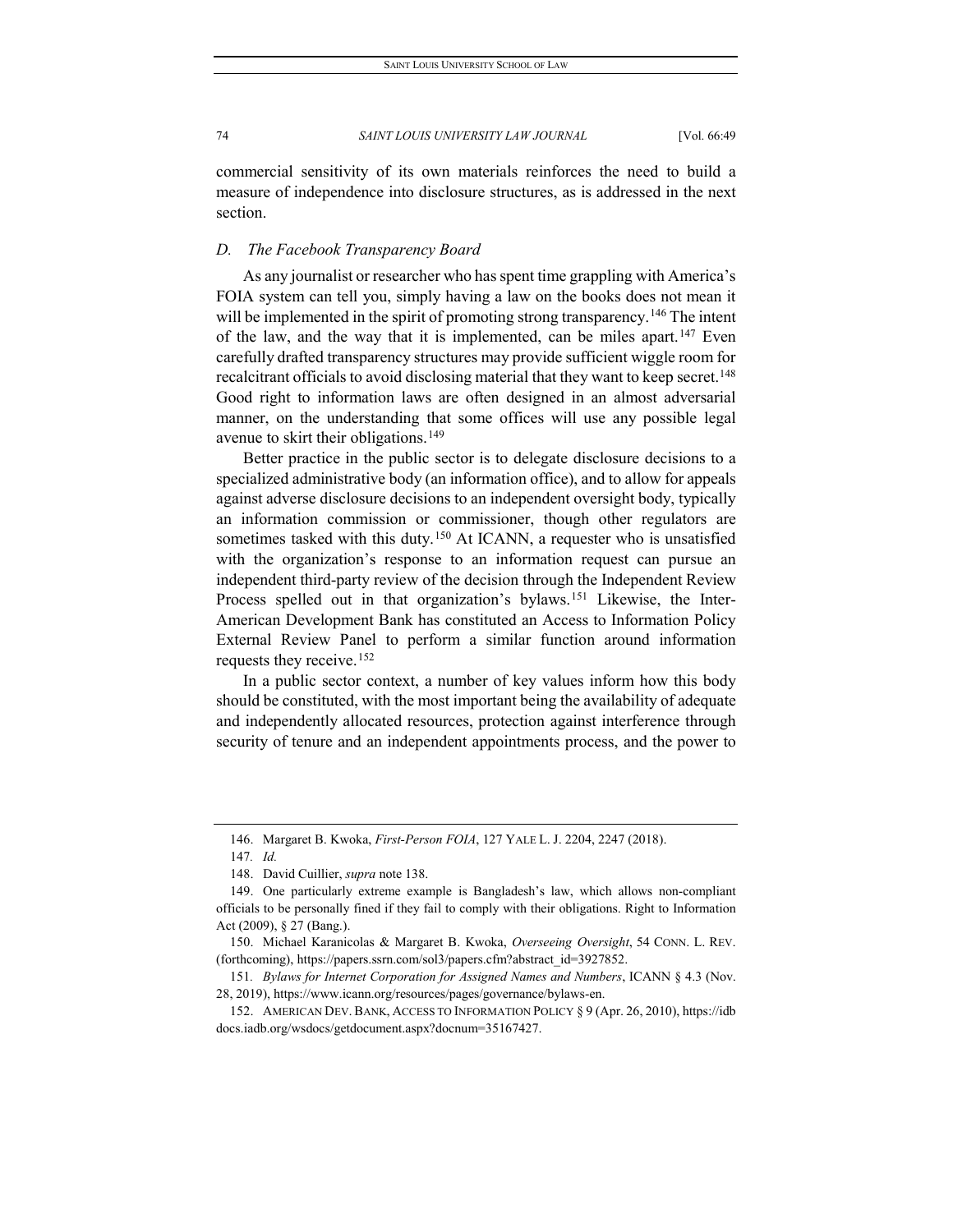enforce their decisions.[153](#page-27-0) In the context of the platforms, the Facebook Oversight Board already incorporates a number of these values.<sup>[154](#page-27-1)</sup> Although there are legitimate areas of criticism with regard to the Board, particularly in terms of its limited powers and remit, the measures which Facebook took to guarantee its structural and financial independence are well in line with international better practice for constituting strong oversight structures, such as through endowing its funding through an irrevocable trust and granting it a reasonable level of independence over its appointments and dismissal process.[155](#page-27-2)

This is not to suggest that the Facebook Oversight Board be tasked with making transparency decisions as well. For one thing, the skill set required to assess transparency questions is distinct from the specific issues that the Oversight Board was constituted to focus on.<sup>[156](#page-27-3)</sup> Likewise, there are already welldocumented capacity concerns with the Oversight Board.[157](#page-27-4) The last thing needed is to add to their workload further, by pushing them into an entirely new thematic space. However, the Facebook Oversight Board presents a promising model for a potential "Facebook Transparency Board" (or, for that matter, a Twitter Transparency Board or a TikTok Transparency Board), which could hear appeals against refusals to disclose information and otherwise resolve disputes around transparency. Such a Board could also play a broader role as a champion of transparency in the organization through, for example, recommending changes to how data is collected or administered. This is analogous to the role of a good information commission in the public sector.<sup>[158](#page-27-5)</sup> In constituting such a body, it could be useful to not only learn from the Oversight Board's strengths, but also its weaknesses. In particular, broad access

<span id="page-27-0"></span><sup>153.</sup> Centre for Law & Democracy & Int'l Media Support [IMS], *Freedom of Expression Briefing Note Series*, at 39 (July 2014), https://www.mediasupport.org/wp-content/uploads/2015/ 02/foe-briefingnotes-ims-cld.pdf.

<span id="page-27-1"></span><sup>154.</sup> OVERSIGHT BOARD TRUST, FACEBOOK OVERSIGHT BD. § 1.4, (Oct. 16, 2019), https://about.fb.com/wp-content/uploads/2019/12/Trust-Agreement.pdf; OVERSIGHT BOARD BYLAWS, FACEBOOK OVERSIGHT BD. § 2.1 (Jan. 2021), https://oversightboard.com/sr/governance /bylaws.

<span id="page-27-2"></span><sup>155.</sup> OVERSIGHT BOARD TRUST, *supra* note 154, at § 1.4; OVERSIGHT BOARD BYLAWS, *supra* note 154, at § 2.1.

<span id="page-27-3"></span><sup>156</sup>*. Frequently Asked Questions*, FACEBOOK OVERSIGHT BD. (Mar. 2020), https://www.over sightboard.com/faq/.

<span id="page-27-4"></span><sup>157.</sup> Evelyn Douek, *"What Kind of Oversight Board Have You Given Us?",* UNIV. OF CHI. L. REV. ONLINE (May 11, 2020), https://lawreviewblog.uchicago.edu/2020/05/11/fb-oversight-boardedouek/.

<span id="page-27-5"></span><sup>158</sup>*. See, e.g.*, FED. INST. FOR ACCESS TO INFO. & DATA PROT., INTRODUCTION TO FEDERAL INSTITUTE FOR ACCESS TO INFORMATION AND DATA PROTECTION, http://inicio.inai.org.mx/ English/ABC%20IFAI%20English.pdf.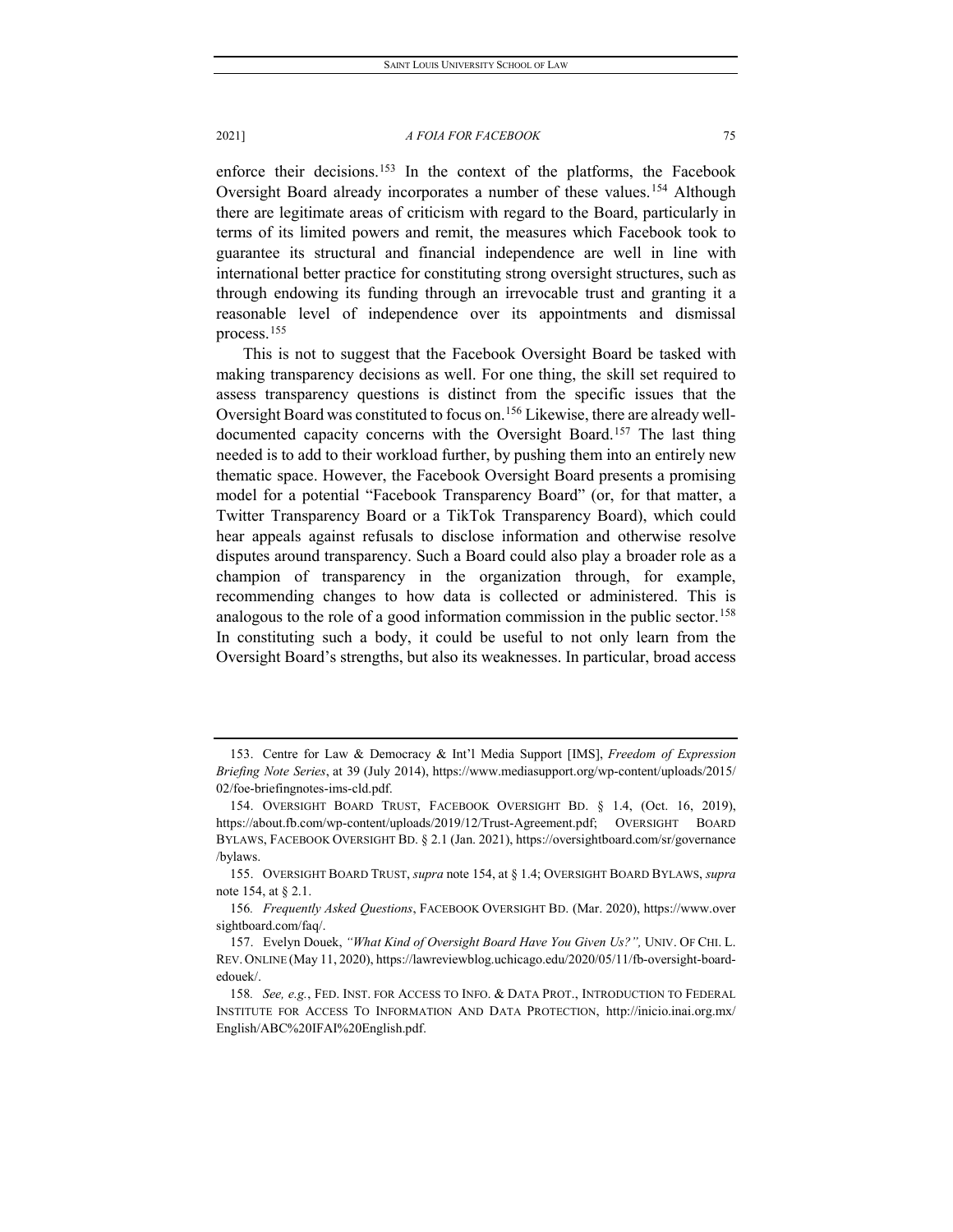to internal data, and the ability to make binding decisions regarding disclosure, would be important to insuring the body's efficacy.<sup>[159](#page-28-0)</sup>

The Facebook Oversight Board, along with other quasi-independent structures such as the Global Internet Forum to Counter Terrorism, could also serve as useful institutions to pilot how a requesting mechanism might be applied in the context of online platforms. The changes described in this section include significant conceptual and practical challenges which would mean, at the very least, that an "open by default" model would need to be developed over time, and implemented gradually. In the case of these standalone structures, however, there is less of a challenge with regard to sensitive personal and commercial information, since their mission is narrower and more specialized. Likewise, their status as multi-stakeholder entities (to a certain degree), and as a primary public interface to moderation efforts, should place a greater impetus for them to be on the front lines of transparency efforts. Developing an "open by default" model in these structures, complete with a requesting mechanism and an oversight or appeals structure, would be a welcome first step in assessing the viability of applying such a model to the platforms as a whole.

## **CONCLUSION**

A persistent critique of platforms' content moderation policies is that they are too reactive, forever working to douse the fires caused by the platforms' policies, rather than looking ahead to mitigate challenges before they arise.[160](#page-28-1) This dynamic means that platforms effectively outsource their institutional risk management to the journalists, civil society organizations, and members of the public who monitor their operations. However, while these independent accountability structures may be able to see potential consequences that are as yet unknown to the platforms, they are nonetheless limited by a lack of access to information from the platforms' side.<sup>[161](#page-28-2)</sup> This paper provides a formula for enhancing public oversight, both for the sake of basic democratic principles, and in order to equip these watchdogs with the tools to improve their engagement and oversight work.

It is easy for observers, and even the platforms themselves, to express their belief in the importance of transparency. Putting meaningful transparency structures in place is a much heavier lift. However, it is a necessary challenge to grapple with, given the platforms' entrenched position at the center of our political discourse. Rather than simply pushing for one or other piece of the puzzle, which might suit a particular research paper or project, stakeholders

<span id="page-28-0"></span><sup>159</sup>*. See Case Decision 2021-001-FB-FBR*, FACEBOOK OVERSIGHT BD. (May 5, 2021), https://www.oversightboard.com/decision/FB-691QAMHJ; Douek, *supra* note 157.

<sup>160.</sup> Maréchal, *supra* note 80, at 29.

<span id="page-28-2"></span><span id="page-28-1"></span><sup>161.</sup> Nicolas Suzor et al., *Evaluating the Legitimacy of Platform Governance: A Review of Research and a Shared Research Agenda*, 80 INT'L COMMC'N GAZETTE 385, 395–96 (2018).